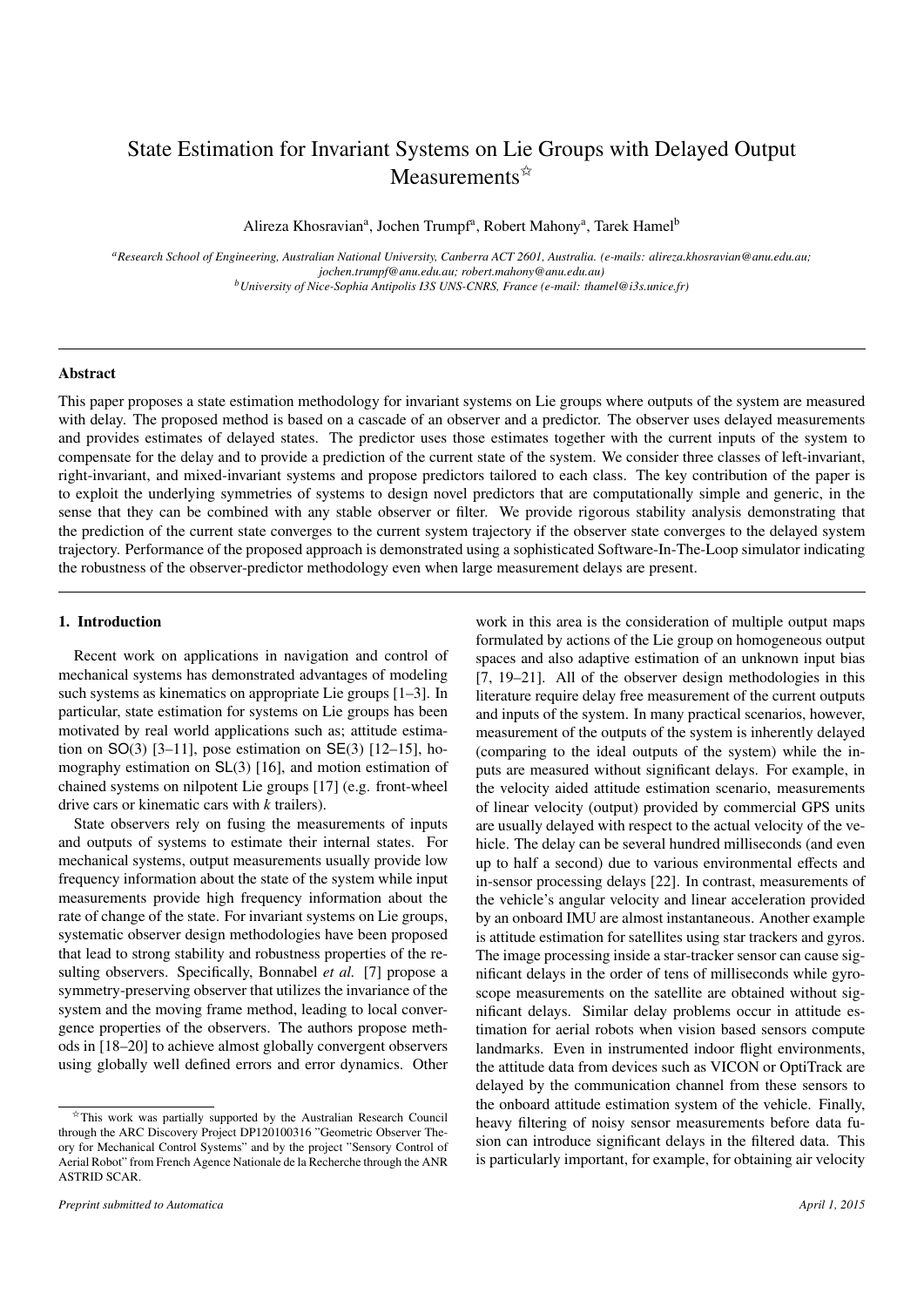measurements from noisy air pressure readings [23]. It is well understood that measurement delays can negatively affect the stability and robustness of observers or filters and degrade their performance [24–31].

The classical approach to tackle sensor delay in estimation problem is to take an estimator that has the desired performance for delay free measurements, and modify its innovation term such that it compares each delayed measurement with its corresponding backward time-shifted estimate. If the delay-free estimator has a Lyapunov stability proof, the stability analysis for the modified estimator is approached by using Lyapunov-Krasovskii or Lyapunov-Razumikhin functions [26–28, 32, 33]. Although commonly used in practice, such modified estimators require complicated stability analyses and careful and conservative gain tuning which may lead to poor transient responses. Combined observer-predictor design is an alternative method that has received recent interests, see e.g. [24, 25, 29–31, 34] and the references therein. These methods take observers that use delayed measurements to provide estimates of the delayed state and combine them with appropriate predictors to compensate for the delay. The authors have recently proposed a cascade observer-predictor methodology to handle sensor delay in the particular case of attitude estimation on the Lie group SO(3) [35]. Exponential convergence of the attitude estimate to its current value was shown using the specific algebraic structure of the Lie group SO(3). To the authors' knowledge, there is currently no state estimation methodology (with stability proof) for systems on general Lie groups when output measurements are affected by delay.

In this paper, we tackle the problem of state estimation for systems on general matrix Lie groups when measurements of system outputs are delayed. We propose an observer-predictor methodology for three classes of systems on Lie groups; leftinvariant, right-invariant, and mixed-invariant. Our proposed methodology employs observers that use the delayed output measurements and estimate the delayed state of the system. We propose dynamic predictors that use the delayed estimates from the observers together with the current estimates of the inputs in order to predict the current state of the system (see Fig. 1). The key contribution of the paper is effective use of the underlying symmetry of systems in order to design the predictors such that the observer-predictor pairs are co-stable meaning that the observer-predictor combination provides (asymptotically/exponentially) stable estimates of the current state if the observer itself provides (asymptotically/exponentially) stable estimates of the delayed state. We ensure separation of the observer design problem from the predictor design problem which gives us the freedom of employing any stable observer or filter without affecting the proposed co-stability analysis. An advantage of this approach is that the gain tuning process of the observer is independent of the magnitude of the delay, yielding robust performance of the observer-predictor pairs even with large delays. Rather than assuming the availability of current input measurements, we consider a more general case where only estimates of the current inputs of the system are available. This generalization is particularly useful when the input measurements have unknown biases and scaling factors that are

adaptively estimated at the observer stage. The proposed predictors are recursive and hence computationally cheap making them ideal for embedded implementation in real-world applications. As an example, we consider the velocity aided attitude estimation problem and we provide realistic numerical simulations using a sophisticated Software-In-The-Loop (SITL) system designed for ArduPilot/APM, an open-source autopilot system that is widely used among the UAV enthusiasts community [36–40]. Using the SITL simulator, we demonstrate robustness of the observer-predictor approach in practical situations even when large GPS delays are present.

The paper is organized as follows. After briefly clarifying our notation in Section 2, we formulate the problem in Section 3. The observer-predictor approach is discussed in Section 4 where the proposed predictors are introduced and their costability properties are investigated. The relation of the proposed recursive predictors to the non-recursive predictors of [41] is discussed in Section 5. Realistic simulation studies in Section 6 and brief conclusions in Section 7 complete the paper.

# 2. Notations and Definitions

Let *G* be a matrix Lie group with associated Lie algebra g which is identified with the tangent space at the identity element of the Lie group. Choose an inner product  $\langle \langle ., . \rangle \rangle$  on g and denote the corresponding induced norm on g by  $\|\cdot\|$ . Denote by  $\langle ., . \rangle^r$ <br>(resp.  $\langle ., \rangle^l$ ) a right-invariant (resp. left-invariant) Riemannian (resp.  $\langle ., . \rangle'_X$ ) a right-invariant (resp. left-invariant) Riemannian<br>metric at a point  $X \in G$  induced by  $\mathbb{Z}$  with right (resp. left) metric at a point *X*  $\in$  *G* induced by  $\langle \langle ., . \rangle \rangle$  using right (resp. left) translation of the Lie algebra g. Denote the corresponding induced right-invariant (resp. left-invariant) norm on  $T_X G$  by  $\vert \cdot \vert'$ <br>(resp.  $\vert \cdot \vert'$ ). Denote the geodesic distance with respect to (wr) (resp.  $|.|'_X$ ). Denote the geodesic distance with respect to (wrt.)<br>  $\langle \rangle^Y$  (resp.  $\langle \rangle^Y$ ) between the points  $Y \in G$  and  $Z \in G$  by  $\langle ., . \rangle^r$  (resp.  $\langle ., . \rangle^l$ ) between the points  $Y \in G$  and  $Z \in G$  by  $d(YZ)$  (resp.  $d(YZ)$ ). We denote the condition number of a  $d_r(Y, Z)$  (resp.  $d_l(Y, Z)$ ). We denote the condition number of a matrix  $X \in G$  by cond(*X*). For the adjoint map  $\text{Ad}_X : \mathfrak{g} \to \mathfrak{g}$ , the notation  $\overline{\sigma}(Ad_X)$  denotes the largest singular value of the adjoint map wrt. the norm ||.||, defined by  $\overline{\sigma}(Ad_X) := \max_{\|v\|=1} ||Ad_Xv||$ .  $k$ **v**  $\mathbb{R}^n$  we say the trajectory  $a(t) \in \mathbb{R}^+$  converges to zero and denote  $a(t) \to 0$  if  $\lim_{t \to +\infty} a(t) = 0$ . We write  $a(t) \xrightarrow{\exp} 0$  and we say  $a(t)$ converges exponentially to zero if there exist positive constants *c* and  $\alpha$  such that  $a(t) \leq c \exp(-\alpha t)$  for all  $t \geq 0$ .

#### 3. Problem formulation

We consider three classes of invariant systems on the Lie group *G* given by

$$
\dot{X}_l(t) = X_l(t)u_l(t), \qquad X_l(0) = X_{l_0}
$$
\n
$$
\dot{X}_l(t) = \dot{X}_l(t)u_l(t), \qquad X_l(0) = X_{l_0}
$$
\n
$$
\dot{X}_l(t) = \dot{X}_l(t)u_l(t), \qquad X_l(0) = X_{l_0}
$$

$$
\dot{X}_r(t) = u_r(t)X_r(t), \qquad X_r(0) = X_{r_0}
$$
 (2)

$$
\dot{X}_m(t) = X_m(t)u_l(t) + u_r(t)X_m(t), \quad X_m(0) = X_{m_0},
$$
 (3)

where  $X_l$ ,  $X_r$  and  $X_m \in G$  are internal states of the systems (1),<br>(2) and (3) respectively and  $u, u \in G$  are input signals. We (2), and (3), respectively, and  $u_l, u_r \in \mathfrak{g}$  are input signals. We drop the subscripts *l r* and *m* wherever this is possible with drop the subscripts *<sup>l</sup>*,*<sup>r</sup>* and *<sup>m</sup>* wherever this is possible without causing confusion. Similar to [18, 21], we call the systems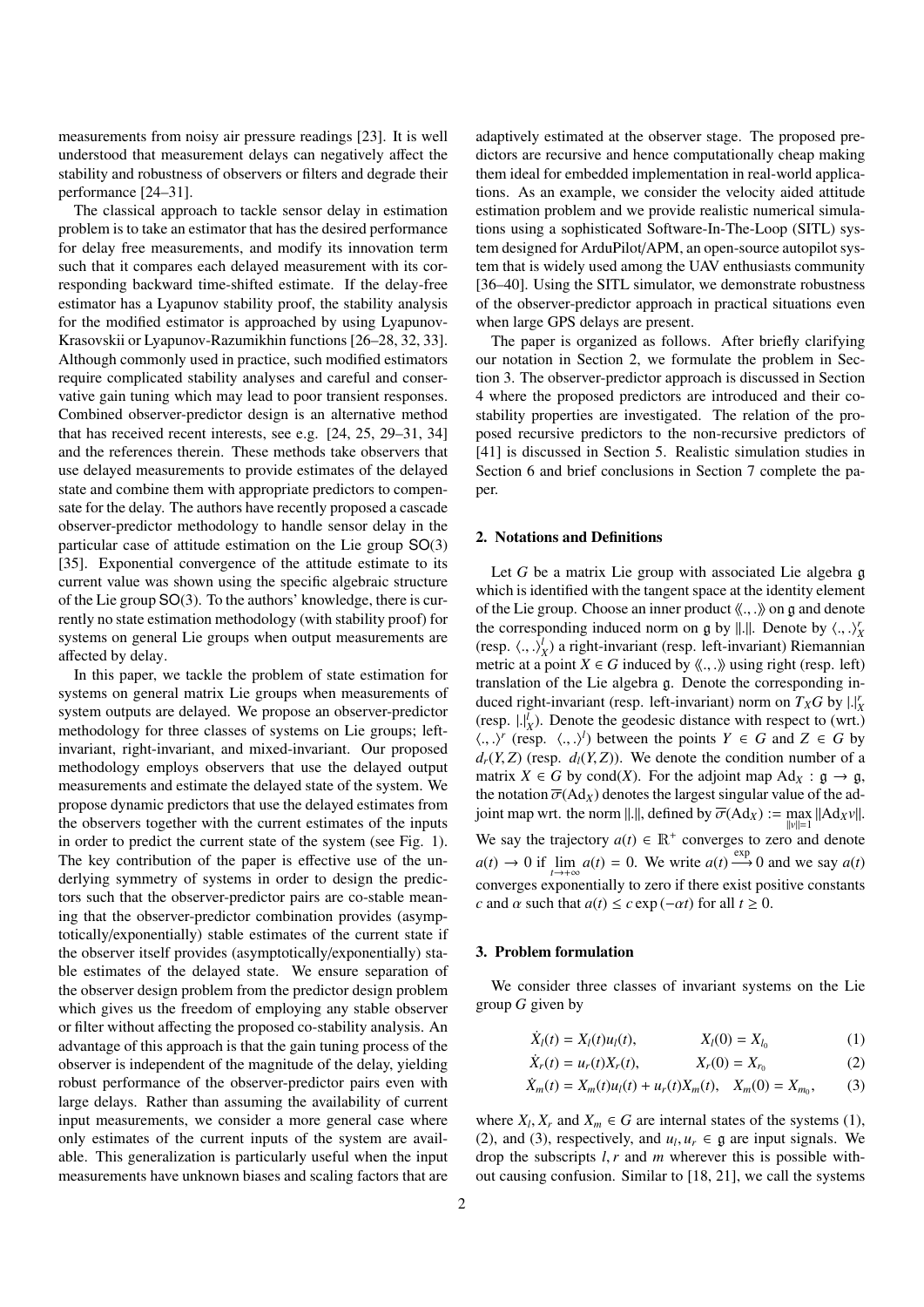(1) and (2) left-invariant and right-invariant, respectively. We call the system (3) *mixed-invariant* since its vector field is composed of a left-invariant term  $X_m(t)u_l(t)$  and a right-invariant term  $u_r(t)X_m(t)$ , but the combined vector field is in general neither right nor left invariant. We assume that the inputs  $u_l(t)$  and  $u_r(t)$  are admissible in the sense that corresponding solutions for the relevant systems exist for all initial conditions and that these solutions are unique and continuously differentiable for all time. In the context of mechanical systems, equation (1) is typically used to model the kinematics when the system input  $u_l$  is measured in the body-fixed reference frame of the system. Similarly, the system model (2) is typically employed when the system input  $u_r$  is measured in the inertial frame of reference. In the cases where some of the system inputs are measured in the body-fixed frame while other inputs are measured in the inertial frame, the system model (3) might be employed.

Assume that either direct measurements of system inputs or an estimate of those inputs are available but the measurement of the outputs of the system encounter a delay of  $\tau$  seconds. Such a situation occurs in many applications involving state estimation of mobile robots where inputs of the system are typically angular velocities and accelerations obtained almost delay-free using high rate sensors such as gyros and accelerometers while partial measurements of states (i.e system outputs which are position and orientation in this example) are obtained using magnetometers, cameras, GPS, etc. which are usually subject to considerable amounts of delay. In some practical scenarios direct measurements of inputs are not available but an (asymptotically stable) estimate of those inputs can be obtained using adaptive estimation techniques. The problem we discuss in this paper is to use the estimates of current inputs together with delayed measurements of outputs in order to estimate the current state of systems of the form  $(1)$ ,  $(2)$ , or  $(3)$ , assuming that the amount of the output delay is known.

Example 1. *The orientation of a vehicle wrt. a known frame of reference is called its attitude. Attitude estimation is a classical problem which is still a popular research topic [3–11, 13– 15]. In mobile robotics applications, a 3-axis accelerometer typically employed as an inclinometer to measure the Earth's gravitational direction for use in attitude estimation algorithms. When a vehicle performs high acceleration maneuvers, accelerometers usually do not provide accurate measurements of the direction of the gravitational field. In this situation, it is common to enhance the attitude estimation algorithm by employing measurements of the linear velocity of the vehicle. Such algorithms are called velocity aided attitude estimators [5, 8, 42–45]. The motion of a flying rigid body in the Earth's gravitational field is then described by the following equations [8, 35, 42, 43].*

$$
\dot{R}(t) = R(t)\Omega(t)_{\times}, \qquad R(0) = R_0 \tag{4}
$$

$$
\dot{v}(t) = ge_3 + R(t)a(t), \quad v(0) = v_0 \tag{5}
$$

*where the attitude matrix*  $R \in SO(3)$  *represents the rotation of the body-fixed frame B wrt. the inertial frame*  $I$ *,*  $\Omega \in \mathbb{R}^3$  *is the angular velocity vector of*  $\mathcal{B}$  *wrt. I expressed in*  $\mathcal{B}$ *, v*  $\in \mathbb{R}^3$  *is* 

*the linear velocity of*  $\mathcal{B}$  *wrt. I expressed in I*,  $a \in \mathbb{R}^3$  *is the socalled specific acceleration of the rigid body which represents the sum of all non-gravitational forces applied to the body divided by its mass and is expressed in B, and ge<sub>3</sub> is the (constant) gravitational acceleration vector expressed in* I*. The linear operator* (.)<sub> $\times$ </sub> *maps any vector in*  $\mathbb{R}^3$  *to its correspond-*<br>*ing skew-symmetric matrix in*  $\epsilon$ (3) *such that (x) y is equal to ing skew-symmetric matrix in*  $\mathfrak{so}(3)$  *such that*  $(x)_{\times}$ *y is equal to the cross product*  $x \times y$  *for all*  $x, y \in \mathbb{R}^3$ *. The internal states* of the dynamical system (4)-(5) are the attitude matrix  $R(t)$  and *of the dynamical system (4)-(5) are the attitude matrix R*(*t*) *and the velocity vector v*(*t*) *and its inputs are the angular velocity vector*  $\Omega(t)$  *and the specific acceleration a(t).* 

*Similar to [21], we rewrite the dynamics (4)-(5) as a mixedinvariant system on the Lie group SE*(3) *with inputs living on*

$$
\begin{aligned}\n\text{its Lie algebra } \mathfrak{se}(3). \quad \text{Defining } X &= \begin{bmatrix} R & v \\ 0 & 1 \end{bmatrix} \in \text{SE}(3), \\
u_l &= \begin{bmatrix} \Omega_\times & a \\ 0 & 0 \end{bmatrix} \in \mathfrak{se}(3), \text{ and } u_r &= \begin{bmatrix} 0 & ge_3 \\ 0 & 0 \end{bmatrix} \in \mathfrak{se}(3), \text{ it}\n\end{aligned}
$$

*is straight-forward to verify that*  $\dot{X}(t) = X(t)u_1(t) + u_r(t)X(t)$ *where the group product is simply given by matrix multiplication. If the angular velocity*  $\Omega(t)$  *and the acceleration a(t) are directly measured (by a 3-axis gyro and accelerometers), then the inputs*  $u_l(t)$  *and*  $u_r(t)$  *would be available and can be used to estimate the state X*(*t*)*. However, in practice, measurements of angular velocity and linear acceleration are sometimes corrupted by unknown biases and scaling factors. It is common practice to assume that these biases and scaling factors are constant and that they are adaptively estimated with observers [4, 5, 11, 20, 33, 42, 46]. These estimates then can be used to obtain estimates of*  $\Omega(t)$  *and a(t)*.

*In outdoor environments, a measurement of linear velocity is usually obtained using GPS units attached to the rigid body. Due to the internal processing time of GPS chips, the velocity measurement is usually delayed wrt. the actual linear velocity v*(*t*) *of the vehicle. The amount of this delay can be up to hundreds of milliseconds and hence is not negligible. Assume that the GPS velocity measurement is given by*  $v_m(t) = v(t-\tau_v)$  *where* <sup>τ</sup>*<sup>v</sup> is a known constant delay. A magnetometer is another type of sensor usually employed for attitude estimation. A 3-axis magnetometer measures the magnetic field of the earth in the body-fixed frame. An ideal magnetometer output m*(*t*) *is related to the attitude matrix via*  $b(t) = R(t)^T \hat{b}$  *where*  $\hat{b}$  *is the vector of the Earth's magnetic field at the position of the rigid body expressed in* I*. Assume that the magnetometer measurement is given by*  $b_m(t) = R(t-\tau_b)^{\top} \hat{b}$  *where*  $\tau_b$  *is a known constant delay.*<br>In practice, the magnetometer delay is much shorter compared. *In practice, the magnetometer delay is much shorter compared to the GPS delay. Defining*  $\tau := max(\tau_{\nu}, \tau_{b})$  *both outputs (i.e. GPS velocity and magnetometer measurements) at time t*−τ *are available at time t. The velocity aided attitude estimation problem is to use the estimates (or measurements) of current inputs* Ω(*t*) *and a*(*t*) *together with the delayed GPS velocity and magnetometer measurements in order to estimate the current states*  $R(t)$  *and*  $v(t)$ .

#### 4. Observer-predictor approach

The approach that we take in this paper to tackle the problem defined in Section 3 is to employ an observer that uses the de-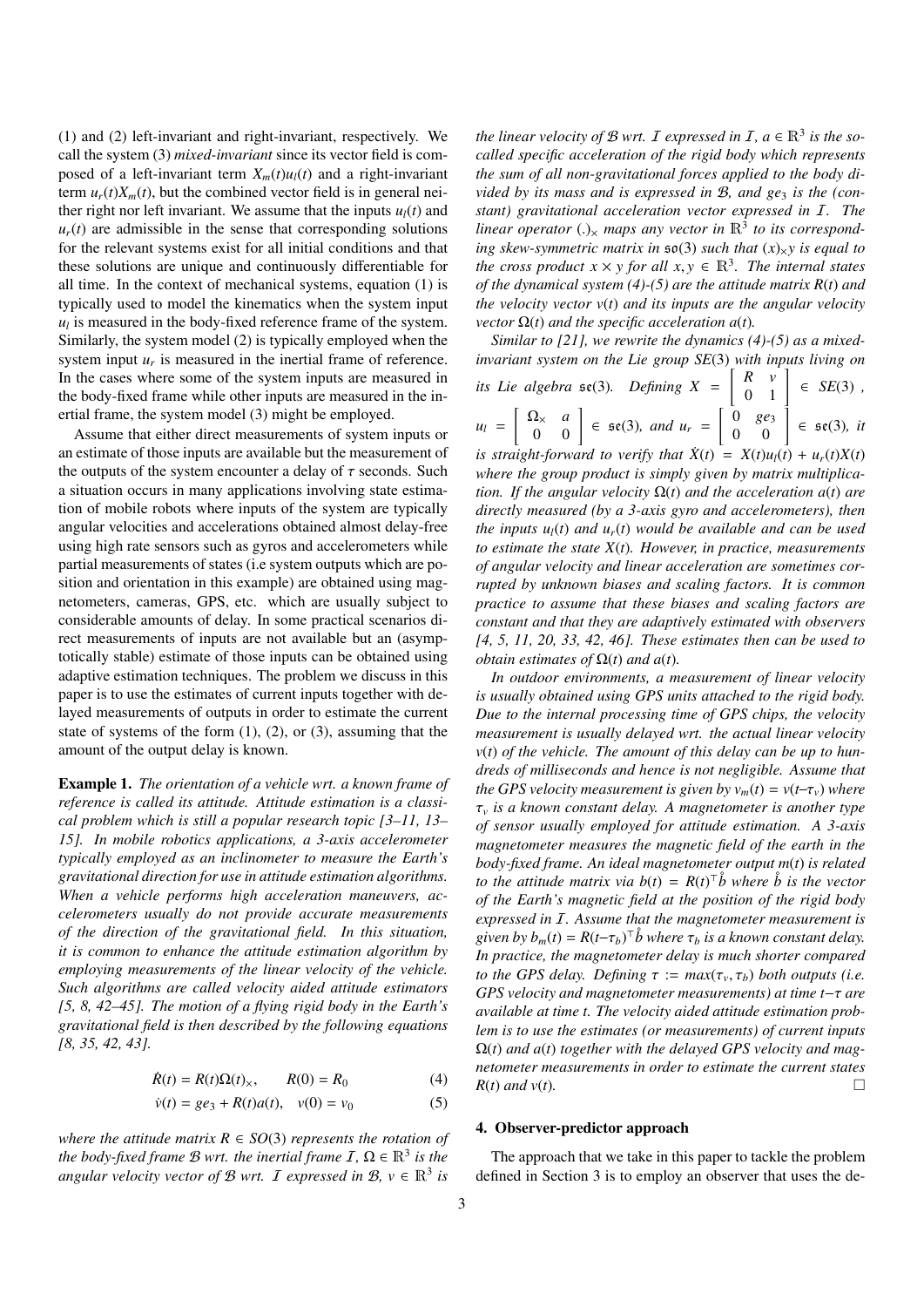

Figure 1: Proposed observer-predictor methodology.

layed output measurements and artificially delayed input measurements (denoted by  $u_y(t-\tau)$ ) and provides an estimate of the delayed state *X*(*t*− $\tau$ ), denoted by  $\hat{X}^{\tau}(t)$ . We then design a predictor that uses the delayed estimate  $\hat{X}^{\tau}(t)$  together with measuretor that uses the delayed estimate  $\hat{X}^{\tau}(t)$  together with measurements or estimates of the current input  $u(t)$  (denoted by  $\hat{u}(t)$ ) and provides "predictions" of the current state  $X(t)$  denoted by  $X^p(t)$ . This observer-predictor scheme is illustrated in Fig. 1. In the special case where measurements of the true input  $u(t)$  are available, one can replace  $u<sub>y</sub>(t-\tau)$  and  $\hat{u}(t)$ , respectively, with  $u(t-\tau)$  and  $u(t)$  in Fig 1. Otherwise,  $\hat{u}(t)$  can be provided by an adaptive observer which estimates bias, scaling, and other unknown parameters of the input. This adaptive observer can sometimes be a part of the observer block of Fig. 1, in which case  $\hat{u}(t)$  is indeed fed to the predictor from the observer block.

When outputs of the system are measured delay-free, various observer design methodologies are available in the literature that are capable of asymptotically/exponentially estimating the system state [4–9, 11–21, 42–45]. If a given observer is time-invariant<sup>1</sup>, one can simply feed that observer with delayed outputs and delayed inputs of the system to obtain an estimate of the delayed state *<sup>X</sup>*(*t*−τ). Most observers employed in control design are formulated by a set of ODEs that does not explicitly depend on time. These observers are naturally time-invariant systems and hence the method described above is applicable to obtain an estimate of  $X(t-\tau)$  for the systems (1)-(3). Hence, in this paper, we focus only on designing the predictor block of our proposed observer-predictor approach for the case of systems in the form  $(1)$ ,  $(2)$ , or  $(3)$ . Roughly speaking, the predictor's job is to use the information provided by the input signal in order to compute how much the state has changed in the period  $t - \tau$  to  $t$ and use the result of this computation together with the estimate of *<sup>X</sup>*(*t*−τ) to provide a prediction of the current state *<sup>X</sup>*(*t*).

We propose the following predictor for the left-invariant system  $(1)$ 

$$
\dot{\Delta}_l(t) = \Delta_l(t)\hat{u}_l(t), \qquad \Delta_l(0) = \Delta_{l_0}, \tag{6a}
$$

$$
X_l^p(t) = \hat{X}_l^{\tau}(t)\Delta_l(t-\tau)^{-1}\Delta_l(t), \quad t \ge \tau
$$
 (6b)

where  $\Delta_l(t)$  ∈ *G* is the internal state of the predictor,  $\hat{u}_l(t)$  ∈ g is an estimate of the input  $u_l(t)$ , and  $X_l^p$  $l_l^p(t)$  ∈ is the prediction of  $X_l(t)$ . If direct measurements of  $u_l(t)$  are available, those measurements can replace  $\hat{u}_l(t)$ . The predictor dynamics (6a), which is a copy of the system dynamics  $(1)$ , generates the trajectory of  $\Delta_l(t)$ . This trajectory is stored in a buffer for the period  $[t-\tau, t]$  in order to compute the prediction  $X_l^p$  $l_l^p(t)$  using the

 $\hat{X}^{\tau}(t)$  static equation (6b). The term  $\Delta_l(t-\tau)^{-1}\Delta_l(t)$  in (6b) is a pre-<br> $X^{\nu}(t)$  diction of the "increment" of the state  $X(t)$  from the time  $t-\tau$  to diction of the "increment" of the state  $X(t)$  from the time  $t-\tau$  to the time *t*. The predictor recursively computes this increment using the information provided by the input via (6a).

> Similar to (6a)-(6b), we propose the following predictor for the system (2)

$$
\dot{\Delta}_r(t) = \hat{u}_r(t)\Delta_r(t), \qquad \Delta_r(0) = \Delta_{r_0}, \tag{7a}
$$

$$
X_r^p(t) = \Delta_r(t)\Delta_r(t-\tau)^{-1}\hat{X}_r^{\tau}(t), \quad t \ge \tau
$$
 (7b)

where  $\Delta_r(t)$  ∈ *G* and  $X_r^p(t)$  ∈ *G* are the internal state of the predictor and the prediction of  $X_r(t)$ , respectively, and  $\hat{u}_r(t) \in \mathfrak{g}$ is an estimate of  $u_r(t)$ . Again, we need to buffer  $\Delta_r(t)$  for the period  $[t-\tau, t]$ . Note that this time, the increment of the state is predicted by the term  $\Delta_r(t)\Delta_r(t-\tau)^{-1}$  such that it is compatible<br>with the right-invariant nature of system (2) with the right-invariant nature of system  $(2)$ .

The internal dynamics of the predictor that we propose for the mixed-invariant system (3) consists of both (6a) and (7a). The trajectories  $\Delta_l(t)$  and  $\Delta_r(t)$  are then buffered for  $[t - \tau, t]$ and are used in the following equation to provide the prediction  $X_m^p(t) \in G$  of  $X_m(t)$ .

$$
X_m^p(t) = \Delta_r(t)\Delta_r(t-\tau)^{-1}\hat{X}_m^{\tau}(t)\Delta_l(t-\tau)^{-1}\Delta_l(t), \quad t \ge \tau \qquad (8)
$$

The term  $\Delta_l(t-\tau)^{-1}\Delta_l(t)$  in (8) takes into account the increment<br>of the state *X* (*t*) (from  $t-\tau$  to *t*) due to the input  $u(t)$  while of the state  $X_m(t)$  (from  $t - \tau$  to *t*) due to the input  $u_l(t)$  while the term  $\Delta_r(t)\Delta_r(t-\tau)^{-1}$  takes into account the increment due<br>to the input  $\mu$  (*t*) An interesting property of this predictor is to the input  $u_r(t)$ . An interesting property of this predictor is that it separates the effect of  $u_r(t)$  and  $u_l(t)$  on the prediction  $X_m^p(t)$ . We will describe later why this separation is possible for the mixed-invariant system (3) and how it helps in predictor design.

Note that all of the above predictors can be implemented *recursively* together with *any* observer algorithm that provides the estimate  $\hat{X}^{\tau}(t)$ .

In the observer-predictor arrangement, the trajectory of the predicted state  $X^p(t)$  inherently depends on the trajectory of the observer  $X^{\tau}(t)$ . Hence, rather than discussing the stability of the predictor, we need a notion of stability that relates the stability properties of the predictor to the stability properties of its corresponding observer. The following definition formalizes this notion.

Definition 1. *Consider a distance d*(., .) *on G. With respect to this distance, we say an observer-predictor pair is*

- *co-stable if*  $d(\hat{X}^{\tau}(t), X(t-\tau))$  *bounded for all t* ≥ *τ yields* that  $d(X^p(t), Y(t))$  *is hounded for all t* > *τ that d*( $X^p(t)$ ,  $X(t)$ ) *is bounded for all t*  $\geq \tau$ *.*
- *asymptotically co-stable if it is co-stable and*  $d(\hat{X}^\tau(t), X(t-$ *<br>*  $\tau$ *)*) → 0 *yields d(YP(t) X(t)*) → 0  $\tau$ <sup>*r*</sup> $\rightarrow$  0 *yields d*(*X*<sup>*p*</sup>(*t*), *X*(*t*))  $\rightarrow$  0*.*
- *exponentially co-stable if it is co-stable and*  $d(\hat{X}^{\tau}(t), X(t-\hat{X}^{\mu}(t)))$  $\overrightarrow{exp}$  0 *yields d*( $X^p(t), X(t)$ )  $\xrightarrow{exp} 0$ .

*We say a predictor is universally (asymptotically*/*exponentially) co-stable wrt. d*(., .) *if the combination of that predictor with any (asymptotically*/*exponentially) stable observer yields a (asymptotically*/*exponentially) co-stable observer-predictor pair wrt.*  $d(.,.).$ 

<sup>&</sup>lt;sup>1</sup>Time-invariant is in the sense of considering the system inputs and outputs altogether as the input of the observer and considering the state estimate as the output of the observer.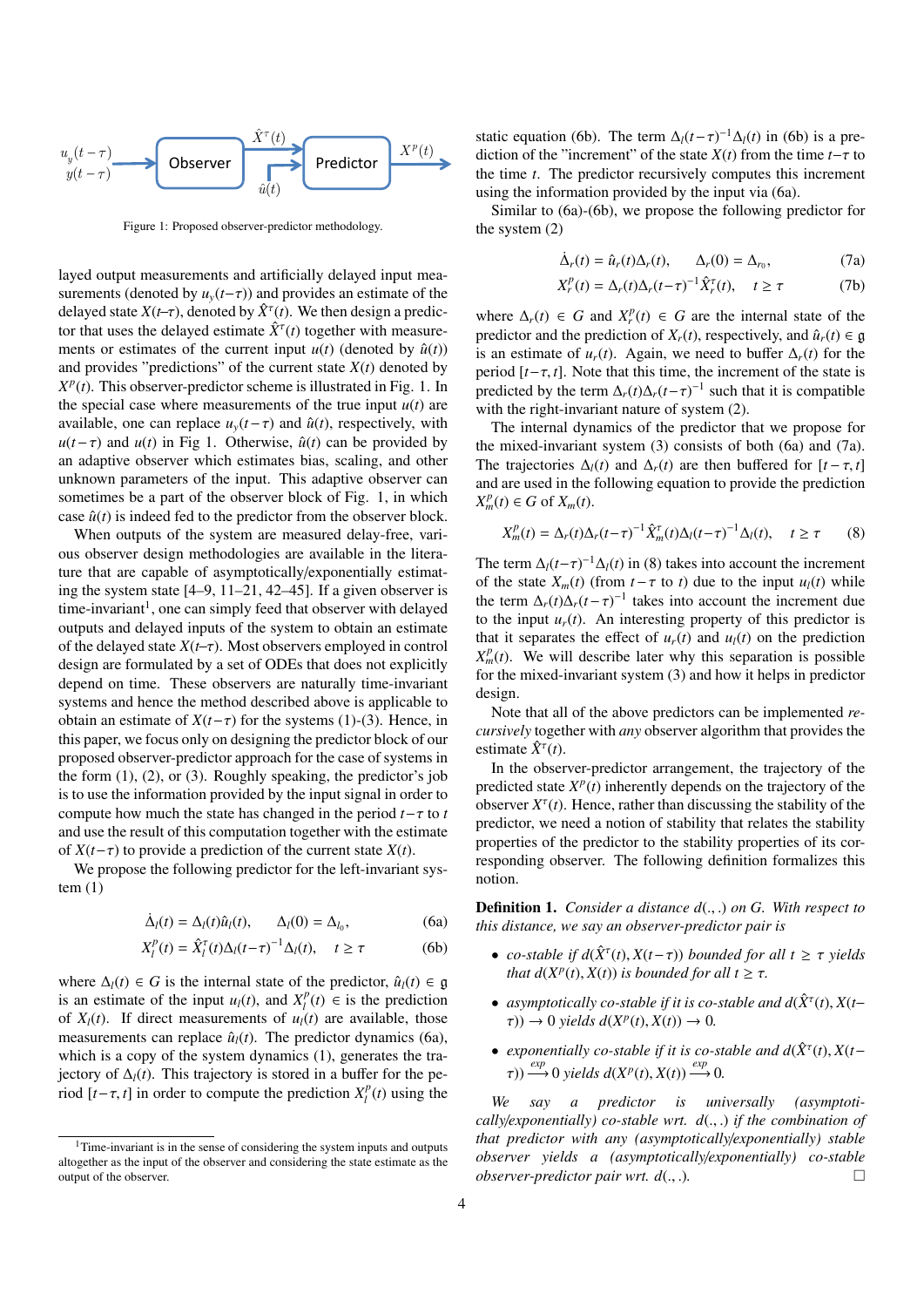The following Theorem summarizes the co-stability properties of the predictor (6) (resp. (7)) for the left-invariant system (1) (resp. right-invariant system (2)).

Theorem 1. *Consider system (1) with the predictor (6) (resp. system* (2) with the predictor (7)). Assume that cond $(X<sub>l</sub>(t))$  and  $\|\hat{u}_i(t) - u_i(t)\|$  (resp. cond( $X_i(t)$ ) and  $\|\hat{u}_i(t) - u_i(t)\|$ ) are bounded *for all*  $t \geq 0$ *. For all*  $\tau \geq 0$  *and all choices of*  $\Delta_{l_0} \in G$  (*resp.*  $\Delta_{r_0}$  ∈ *G*) we have;

- *(a) The predictor is universally co-stable wrt. the distance*  $d_r(.,.)$  (resp.  $d_l(.,.).$ ).
- *(b) If*  $\|\hat{u}_i(t) u_i(t)\|$  → 0 *(resp.*  $\|\hat{u}_r(t) u_r(t)\|$  → 0*)* then the *predictor is universally asymptotically co-stable wrt.*  $d_r(.,.)$ *(resp. dl*(., .)*).*
- $f(c)$  *If*  $\|\hat{u}_l(t) u_l(t)\| \stackrel{exp}{\longrightarrow} 0$  (resp.  $\|\hat{u}_r(t) u_r(t)\| \stackrel{exp}{\longrightarrow} 0$ ), then the *predictor is universally exponentially co-stable wrt.*  $d_r(.,.)$  $(resp. d<sub>l</sub>(., .)).$

*Proof:* We prove parts (a)-(c) of Theorem 1 for the leftinvariant system (1) with the predictor (6a)-(6b). The proof for the right-invariant case can be obtained similarly.

Consider the observer error

$$
E_l^{\tau}(t) = \hat{X}_l^{\tau}(t) X_l(t-\tau)^{-1}
$$
 (9)

and the total prediction error

$$
E_l^p(t) = X_l^p(t)X_l(t)^{-1}.
$$
 (10)

Using (6b) and (10) we have  $E_l^p$  $\hat{X}_l^{\tau}(t) = \hat{X}_l^{\tau}(t)\Delta_l(t-\tau)^{-1}\Delta_l(t)X_l(t)^{-1}$ <br>  $\Delta_l(t)X_l(t)^{-1}$  Defining  $\Xi_l(t)$  :  $\sum_{l=1}^{n} \sum_{l=1}^{n} f(t)X_{l}(t-\tau)^{-1}X_{l}(t-\tau)^{-1}\Delta_{l}(t)X_{l}(t)^{-1}$ . Defining  $\Xi_{l}(t) := X_{l}(t)\Delta_{l}(t)^{-1}$  and using (9) we have  $X_l(t)\Delta_l(t)^{-1}$  and using (9) we have

$$
E_l^p(t) = E_l^{\tau}(t)\Xi_l(t-\tau)\Xi_l(t)^{-1}
$$
 (11)

It is easy to verify that the distance  $d_r(x)$  is right-invariant such that  $d_r(XZ, YZ) = d_r(X, Y)$  for all  $X, Y, Z \in G$ . Hence, using (11) and (9) we have

$$
d_r(X_l^p(t), X_l(t)) = d_r(E_l^p(t), I) = d_r(E_l^{\tau}(t)\Xi_l(t-\tau)\Xi_l(t)^{-1}, I)
$$
  
\n
$$
= d_r(E_l^{\tau}(t), \Xi_l(t)\Xi_l(t-\tau)^{-1})
$$
  
\n
$$
\leq d_r(E_l^{\tau}(t), I) + d_r(\Xi_l(t)\Xi_l(t-\tau)^{-1}, I)
$$
  
\n
$$
= d_r(X_l^{\tau}(t), X_l(t-\tau)) + d_r(\Xi_l(t), \Xi_l(t-\tau)) \quad (12)
$$

The above inequality relates the scalar prediction error  $d_r(X_l^p)$  $l_l^p(t), X_l(t)$  to the scalar observer error  $d_r(X_l^{\tau}(t), X_l(t-\tau))$ <br>
the virtual error  $d_r(\Xi_t(t), \Xi_t(t-\tau))$  which indirectly deand the virtual error  $d_r(\Xi_l(t), \Xi_l(t-\tau))$  which indirectly depends on the input estimation error  $\|\hat{u}_l(t) - u_l(t)\|$ . Using (1) and (6a), the dynamics of  $\Xi_l$  is given by  $\dot{\Xi}_l(t) = \dot{X}_l(t)\Delta_l(t)^{-1}$  –  $X_l(t)\Delta_l(t)^{-1}\dot{\Delta}_l(t)\Delta_l(t)^{-1} = -[Ad_{X_l(t)}(\hat{u}_l(t) - u_l(t))] \Xi_l(t)$ . So,

$$
\dot{\Xi}_l(t) = u_l^b(t)\Xi_l(t), \quad u_l^b(t) := -\mathrm{Ad}_{X_l(t)}(\hat{u}_l(t) - u_l(t)) \in \mathfrak{g} \tag{13}
$$

Lemma 4 in the appendix summarizes the convergence properties of the error  $d_r(\Xi_l(t), \Xi_l(t-\tau))$  based on eq (13). Also, according to Lemma 2,  $\overline{\sigma}(Ad_{X_l})$  is bounded if cond $(X_l)$  is bounded.

Hence, invoking both Lemma 2 and Lemma 4, the proof of parts (a)-(c) for the left invariant system directly follows from inequality (12).

For the right-invariant system (2) with the predictor (7), the proof of parts (a)-(c) can be obtained by direct adaptation of the proof of the left-invariant part using the following alternative error definitions.

$$
E_r^{\tau}(t) = X_r(t-\tau)^{-1} \hat{X}_r^{\tau}(t),
$$
\n(14)

$$
E_r^p(t) = X_r(t)^{-1} X_r^p(t),
$$
\n(15)

$$
E_r^p(t) = \Xi_r(t)^{-1} \Xi_r(t-\tau) E_r^{\tau}(t),
$$
\n(16)

where  $\Xi_r(t) := \Delta_r(t)^{-1} X_r(t)$ .

 $\Box$ 

In order to discuss the co-stability properties of the predictor  $(6a)$ ,  $(7a)$ ,  $(8)$  for the mixed-invariant system  $(3)$ , we rewrite this system as a combination of a right-invariant and a left-invariant system. Consider the systems

$$
\dot{Z}_l(t) = Z_l(t)u_l(t), \quad Z_l(0) = Z_{l_0} \in G,\tag{17}
$$

$$
\dot{Z}_r(t) = u_r(t) Z_r(t), \quad Z_r(0) = Z_{r_0} \in G \tag{18}
$$

where the initial conditions  $Z_{l_0}$  and  $Z_{r_0}$  are chosen such that  $X_{m_0} = Z_{r_0} Z_{l_0}$ . We have  $\frac{d}{dt}(Z_r(t)Z_l(t)) = \dot{Z}_r(t)Z_l(t) + Z_r(t)\dot{Z}_l(t)$  $u_r(t)Z_r(t)Z_l(t) + Z_r(t)Z_l(t)u_l(t) = X_m(t)u_l(t) + u_r(t)X_m(t)$ . This proves that  $X_m(t) = Z_r(t)Z_l(t)$  for all  $t \ge 0$ . Using this decomposition, the following Theorem summarizes the co-stability properties of the proposed predictor for the mixed-invariant system.

Theorem 2. *Consider system (3) with the predictor (6a), (7a), (8). Assume that*  $\|\hat{u}_l(t) - u_l(t)\|$ *,*  $\|\hat{u}_r(t) - u_r(t)\|$ *, cond*(*Z<sub>r</sub>*(*t*)*),*  $cond(Z_l(t))$ *, and cond*( $\Delta_r(t)\Delta_r(t-\tau)^{-1}$ ) (resp. cond( $\Delta_l(t-\tau)^{-1}\Delta_r(t)$ )) are bounded for all  $t > 0$  for all  $\tau > 0$  and all  $\tau$ <sup>-1</sup> $\Delta_l(t)$ )) are bounded for all  $t \geq 0$ . For all  $\tau \geq 0$  and all<br>choices of  $\Delta_l \in G$  and  $\Delta_l \in G$  we have: *choices of*  $\Delta_{l_0} \in G$  *and*  $\Delta_{r_0} \in G$  *we have;* 

- *(a) The predictor is universally co-stable wrt. the distance*  $d_r(.,.)(resp. d_l(.,.)).$
- *(b) If*  $\|\hat{u}_l(t) u_l(t)\| \to 0$  *and*  $\|\hat{u}_r(t) u_r(t)\| \to 0$  *then the predictor is universally asymptotically co-stable wrt. dr*(., .) *(resp.*  $d_l(., .)$ *).*
- $f(c)$  *If*  $\|\hat{u}_l(t) u_l(t)\| \xrightarrow{exp} 0$  *and*  $\|\hat{u}_r(t) u_r(t)\| \xrightarrow{exp} 0$ *, then the predictor is universally exponentially co-stable wrt.*  $d_r(.,.)$ <br>(resp.  $d_r(.)$ ) *(resp. dl*(., .)*).*

*Proof:* We prove the Theorem for the right-invariant distance  $d_r(x)$ . The proof for the left-invariant distance follows similarly. Define the following observer and prediction errors for the mixed-invariant system (3).

$$
E_m^{\tau}(t) = Z_r(t-\tau)^{-1} \hat{X}_m^{\tau}(t) Z_l(t-\tau)^{-1},
$$
\n(19)

$$
E_m^p(t) = Z_r(t)^{-1} X_m^p(t) Z_l(t)^{-1}.
$$
 (20)

Using (8) and (20), we have  $E_m^p(t) = Z_r(t)^{-1} \Delta_r(t) \Delta_r(t-\tau)^{-1} (Z_r(t-\tau)^{-1})$ <br>  $\tau > Z(t-\tau)^{-1} \hat{Y}^{\tau}(t) (Z(t-\tau)^{-1} Z(t-\tau)) \Delta_r(t-\tau)^{-1} \Delta_r(t) Z_t(t)^{-1}$ . Define  $\tau$ ) $Z_r(t-\tau)^{-1}$ ) $\hat{X}_m^{\tau}(t) (Z_l(t-\tau)^{-1} Z_l(t-\tau)) \Delta_l(t-\tau)^{-1} \Delta_l(t) Z_l(t)^{-1}$ . Defin-<br>ing  $\bar{X}^z(t) := Z_t(t) \Delta_l(t)^{-1}$  and  $\bar{X}^z(t) := Z_t(t)^{-1} \Delta_l(t)$  and using (19) ing  $\Xi_{l}^{z}(t) := Z_{l}(t)\Delta_{l}(t)^{-1}$  and  $\Xi_{r}^{z}(t) := Z_{r}(t)^{-1}\Delta_{r}(t)$  and using (19) yields

$$
E_m^p(t) = \Xi_r^z(t)\Xi_r^z(t-\tau)^{-1}E_m^{\tau}(t)\Xi_l^z(t-\tau)\Xi_l^z(t)^{-1}
$$
 (21)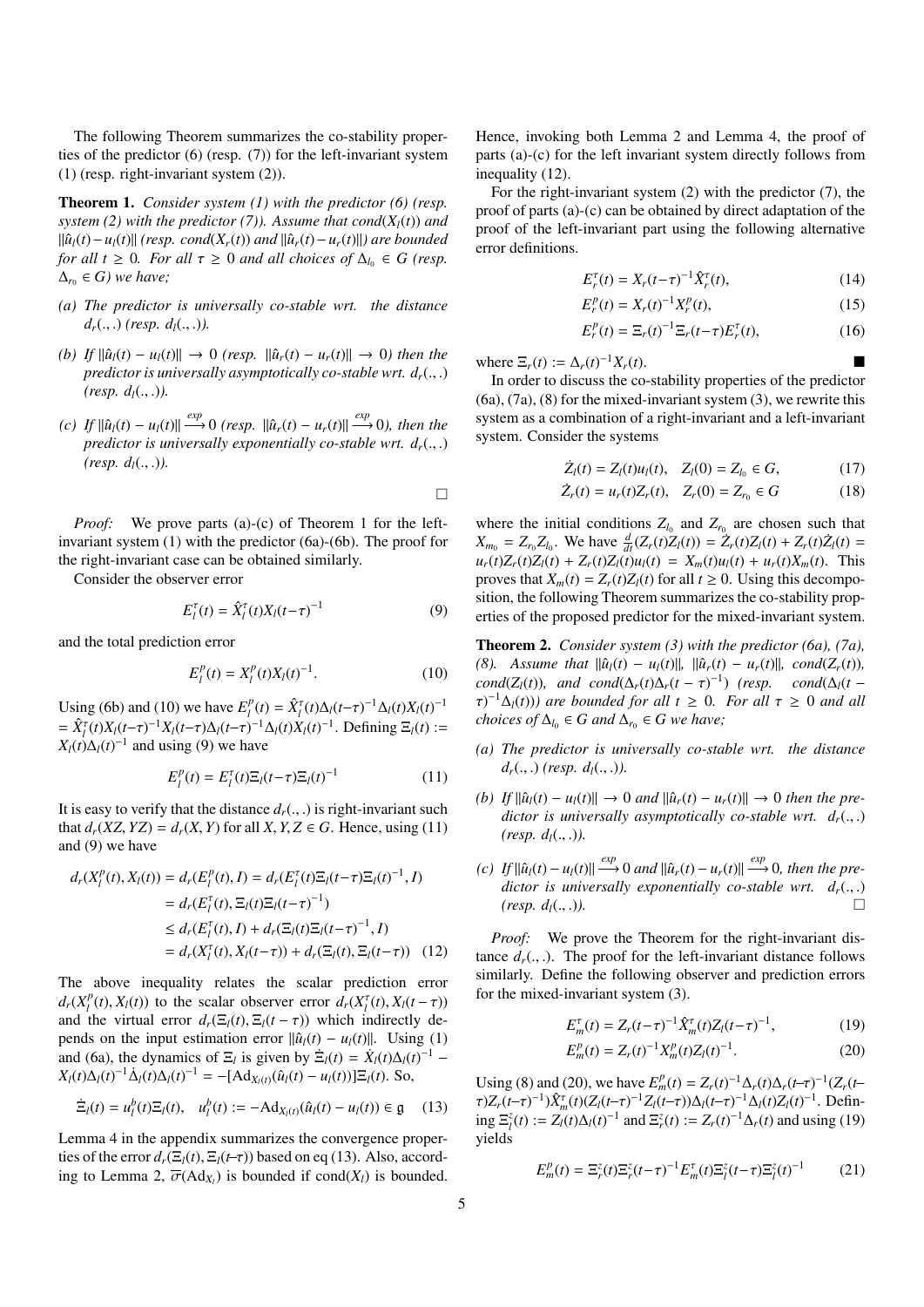Using (19), (20), (21), and Lemma 3 in the appendix and dropping the argument *t*, we have

$$
d_r(X_m^p, X_m) = d_r(X_m^p, Z_r Z_l)
$$
  
\n
$$
\leq \overline{\sigma}(\text{Ad}_{Z_r}) d_r(Z_r^{-1} X_m^p, Z_r^{-1}(Z_r Z_l))
$$
  
\n
$$
= \overline{\sigma}(\text{Ad}_{Z_r}) d_r(Z_r^{-1} X_m^p Z_l^{-1}, I) = \overline{\sigma}(\text{Ad}_{Z_r}) d_r(E_m^p, I)
$$
  
\n
$$
= \overline{\sigma}(\text{Ad}_{Z_r}) d_r(\Xi_r^z \Xi_r^z (t-\tau)^{-1} E_m^{\tau} \Xi_l^z (t-\tau) \Xi_l^{z-1}, I)
$$
  
\n
$$
= \overline{\sigma}(\text{Ad}_{Z_r}) d_r(\Xi_r^z \Xi_r^z (t-\tau)^{-1} E_m^{\tau}, \Xi_l^z \Xi_l^z (t-\tau)^{-1})
$$
  
\n
$$
\leq \overline{\sigma}(\text{Ad}_{Z_r}) \left( d_r(\Xi_r^z \Xi_r^z (t-\tau)^{-1} E_m^{\tau}, I) + d_r(\Xi_l^z \Xi_l^z (t-\tau)^{-1}, I) \right)
$$
  
\n
$$
= \overline{\sigma}(\text{Ad}_{Z_r}) \left( d_r(\Xi_r^z \Xi_r^z (t-\tau)^{-1} E_m^{\tau} \Xi_r^z (t-\tau) \Xi_r^{z-1}, \Xi_r^z (t-\tau) \Xi_r^{z-1}) + d_r(\Xi_l^z \Xi_l^z (t-\tau)^{-1}, I) \right)
$$

$$
\leq \overline{\sigma}(\mathrm{Ad}_{Z_r})\cdot
$$
  
\n
$$
\left(d_r((\Delta_r(t-\tau)\Delta_r^{-1}Z_r)^{-1}\hat{X}_m^{\tau}(Z_r(t-\tau)Z_l(t-\tau))^{-1}(\Delta_r(t-\tau)\Delta_r^{-1}Z_r), I)\right) + d_r(\Xi_r^z(t-\tau)\Xi_r^{z-1}, I) + d_r(\Xi_l^z,\Xi_l^z(t-\tau))\right)
$$

 $=\overline{\sigma}(\text{Ad}_{Z_r})\cdot$ 

$$
\begin{aligned} \left( \overline{\sigma} (\mathrm{Ad}_{Z_r^{-1} \Delta_r (\ell \cdot \tau)^{-1}}) d_r (\hat{X}_m^\tau X_m (t-\tau)^{-1} \Delta_r (t-\tau) \Delta_r^{-1} Z_r, \Delta_r (t-\tau) \Delta_r^{-1} Z_r) \right. \\ \left. + d_r (\Xi_r^z (t-\tau) \Xi_r^{z-1}, I) + d_r (\Xi_l^z, \Xi_l^z (t-\tau)) \right) \end{aligned}
$$

$$
\leq \overline{\sigma}(\mathrm{Ad}_{Z_r}) \Big( \overline{\sigma}(\mathrm{Ad}_{Z_r^{-1} \Delta_r \Delta_r (t-\tau)^{-1}}) d_r(\hat{X}_m^{\tau}, X_m (t-\tau)) + d_r(\Xi_r^z (t-\tau), \Xi_r^z) + d_r(\Xi_l^z, \Xi_l^z (t-\tau)) \Big) \tag{22}
$$

Similar to (13), one can verify that

$$
\Xi_{l}^{z}(t) = u_{l}^{z}(t)\Xi_{l}^{z}(t), \quad u_{l}^{z}(t) := -\mathrm{Ad}_{Z_{l}(t)}(\hat{u}_{l}(t) - u_{l}(t)) \tag{23a}
$$

$$
\dot{\Xi}_r^z(t) = u_r^z(t)\Xi_r^z(t), \quad u_r^z(t) := \mathrm{Ad}_{Z_r(t)^{-1}}(\hat{u}_r(t) - u_r(t)). \tag{23b}
$$

Lemma 4 summarizes the stability properties of the scalar errors  $d_r(\Xi_r^z(t-\tau), \Xi_r^z(t))$  and  $d_r(\Xi_l^z(t), \Xi_l^z(t-\tau))$  based on<br>eq. (23) Also using Lemma 2 in the Appendix we have eq. (23). Also, using Lemma 2 in the Appendix we have that if cond( $Z_r(t)$ ), cond( $Z_l(t)$ ), and cond( $\Delta_r\Delta_r(t-\tau)^{-1}$ ) are<br>hounded then  $\overline{\sigma}(\Delta d_{\tau(\lambda)})$ ,  $\overline{\sigma}(\Delta d_{\tau(\lambda)})$  and  $\overline{\sigma}(\Delta d_{\tau(\lambda)})$ bounded, then  $\overline{\sigma}(\text{Ad}_{Z_r(t)^{-1}}), \overline{\sigma}(\text{Ad}_{Z_l(t)}),$  and  $\overline{\sigma}(\text{Ad}_{Z_r^{-1}(t)\Delta_r(t\Delta_r(t+T)^{-1}})$ are bounded. Hence, invoking both Lemma 2 and Lemma 4, proof of parts (a)-(c) for the right-invariant distance  $d_r(x)$ , fol-<br>lows directly from inequality (22) lows directly from inequality (22).

In the following, we consider a particular case where the measurements of the actual inputs  $u_l(t)$  and  $u_r(t)$  (instead of their estimates  $\hat{u}_l(t)$  and  $\hat{u}_r(t)$  are used in the predictors. The following Theorem shows that in this case the total prediction error of the current state exactly equals the observer error of estimating the delayed state. This shows that the proposed predictors do not change the estimation error behavior of the corresponding observer that feeds the predictor, even though the predictor fully compensates for the effect of sensor delays.

Theorem 3. *Consider system (1) with the predictor (6), or system (2) with the predictor (7), or system (3) with the predictor* (6a), (7a), (8). Assume that  $\hat{u}_l(t) = u_l(t)$  and  $\hat{u}_r(t) = u_r(t)$ *for all t*  $\geq$  0*. Consider the observer errors (9), (14) and (19) and their corresponding total prediction errors (10), (15), and (20), respectively. We have*  $E_l^{\tau}(t) = E_l^p$  $L_l^p(t)$ *,*  $E_r^{\tau}(t) = E_r^p(t)$ *, and E*<sup>*n*</sup><sub>*n*</sub>(*t*) *for all*  $t \ge \tau$ *, all*  $\tau \ge 0$ *, and all choices of*  $\Lambda$ ,  $\Lambda \in G$  $\Delta_{l_0}, \Delta_{r_0} \in G.$  $\Delta_{r_0}$  ∈ *G*.  $\Box$ 

*Proof:* The proof follows from the derivations made in the proof of Theorem 1. According to (13), if  $\hat{u}_l(t) = u_l(t)$  then  $\dot{\Xi}_l(t) = 0$  and hence  $\Xi_l(t)$  is constant which in particular implies  $\Xi_l(t) = \Xi_l(t-\tau)$  for all  $t \geq \tau$ . This together with (11) yields  $E_l^p$  $l_l^p(t) = E_l^{\tau}(t)$  for all  $t \geq \tau$ . A similar argument for the right-<br>wariant case shows that  $\dot{\Xi}(t) = 0$  if  $\hat{u}(t) = u(t)$  and proves invariant case shows that  $\dot{\Xi}_r(t) = 0$  if  $\hat{u}_r(t) = u_r(t)$  and proves that  $E_r^p(t) = E_r^{\tau}(t)$  for all  $t \geq \tau$ . Also, the same argument is<br>applicable to (23) and (21) to conclude  $F^p(t) = F^{\tau}(t)$  if both applicable to (23) and (21) to conclude  $E_m^p(t) = E_m^{\tau}(t)$  if both  $\hat{u}_l(t) = u_l(t)$  and  $\hat{u}_r(t) = u_r(t)$ .

The internal dynamics of the predictors (6a) and (7a) are simple forward integration. One possible drawback of using these pure forward integrators is that their internal states  $\Delta_l(t)$  and  $\Delta_r(t)$  can become larger and larger (due to the input measurement noise or numerical integration inaccuracies) as we continue the integration procedure. One possible way to overcome the above issue is to periodically reset the initial condition of dynamics (6a) and (7a) to a constant value so that the trajectories of  $\Delta_l(t) \Delta_r(t)$  remain bounded for all times. An arbitrary resetting of the initial conditions of (6a) and (7a) can potentially destroy the co-stability properties of the predictors. However, owing to the invariance of the systems (6a) and (7a), the following Lemma proposes a resetting methodology that keeps the trajectories of the internal states of the predictors bounded while maintaining their co-stability properties.

#### Lemma 1. *Consider the system*

$$
\dot{\Delta}_l^s(t) = \Delta_l^s(t)\hat{u}_l(t),\tag{24}
$$

*and assume that the trajectory* ∆ *s l* (*t*) *is stored in a bu*ff*er for the period* [*t*−τ, *<sup>t</sup>*] *(i.e. the last* τ *seconds). Assume that the initial condition of the system (24) resets to a fixed value*  $\Delta_{l_0}$  *every*  $T_s$  $\mathcal{S}$  *seconds where*  $T_s \geq \tau$  (*i.e.*  $\Delta_i^s(nT_s) = \Delta_{l_0}$  for  $n = 0, 1, \ldots$ *). For*  $t \in [nT^s(n+1)T)$  compute the following variable that depends  $t \in [nT_s, (n+1)T_s)$ *, compute the following variable that depends*<br>only on the buffered values of  $\Lambda^s$ *only on the buffered values of*  $\Delta_l^s$ .

$$
\Delta_l^b(t) := \begin{cases}\n\Delta_{l_0} \Delta_l^s (nT_s^-)^{-1} \Delta_l^s (t-\tau), & \text{for all } t \in [nT_s, nT_s + \tau), \\
\Delta_l^s (t-\tau), & \text{for all } t \in [nT_s + \tau, (n+1)T_s)\n\end{cases}
$$
\n(25)

*Then, we have*  $\Delta_t^b(t)^{-1}\Delta_t^s(t) = \Delta_l(t-\tau)^{-1}\Delta_l(t)$  *for all t* ≥  $\tau$  *(i.e. we can replace*  $\Delta_t(t-\tau)^{-1}\Delta_t(t)$  *with the hounded signal*  $\Delta_t^b(t)^{-1}\Delta_s^s(t)$ *can replace*  $\Delta_l(t-\tau)^{-1}\Delta_l(t)$  *with the bounded signal*  $\Delta_l^b(t)^{-1}\Delta_l^s(t)$ <br>*in* (6b)). Similarly, consider the system *in (6b)). Similarly, consider the system*

$$
\dot{\Delta}_r^s(t) = \hat{u}_r(t)\Delta_r^s(t),\tag{26}
$$

*and buffer the trajectory*  $\Delta_r^s(t)$  *for*  $[t - \tau, t]$ *. Reset the initial*<br>*condition of the system* (26) to a fixed value  $\Delta$  every  $T > \tau$ *condition of the system (26) to a fixed value*  $\Delta_{r_0}$  *every*  $T_s \geq \tau$ <br>seconds For  $t \in [nT_0(n+1)T_0]$  compute the following variable *seconds. For*  $t \in [nT_s, (n+1)T_s)$ *, compute the following variable.* 

$$
\Delta_r^b(t) := \begin{cases}\n\Delta_r^s(t-\tau)\Delta_r^s(nT_s^{-})^{-1}\Delta_{r_0}, & \text{for all } t \in [nT_s, nT_s + \tau), \\
\Delta_r^s(t-\tau), & \text{for all } t \in [nT_s + \tau, (n+1)T_s)\n\end{cases} \tag{27}
$$

*Then, we have*  $\Delta_f^s(t)\Delta_f^b(t)^{-1} = \Delta_f(t)\Delta_f(t-\tau)^{-1}$  *for all t* ≥  $\tau$  *(i.e., we can replace*  $\Delta_f(t)\Delta_f(t-\tau)^{-1}$  *with the hounded signal* (*i.e. we can replace*  $\Delta_r(t)\Delta_r(t-\tau)^{-1}$  *with the bounded signal*  $\Delta^s(t)\Delta^b(t)^{-1}$  *in* (7*b*))  $\Delta_r^s(t) \Delta_r^b(t)^{-1}$  *in (7b)*). □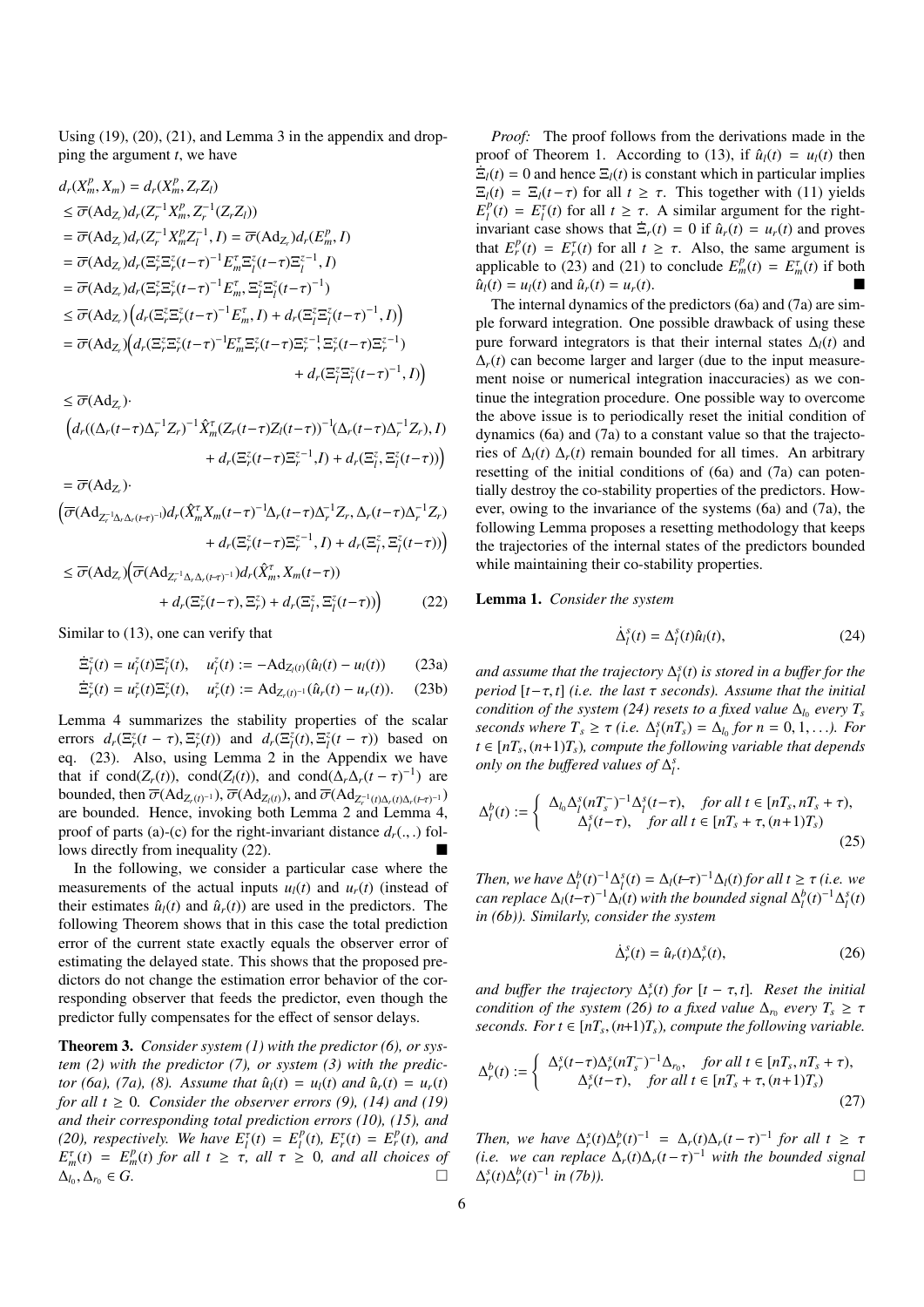*Proof:* We prove the Lemma for the left-invariant case. The right-invariant case can be proved similarly. Consider the systems (6a) and (24), both with the same initial condition  $\Delta_{l_0}$ . We have  $\Delta_i^s(t) = \Delta_i(t)$  for all  $t \in [0, T_s)$  and clearly  $\Delta_i^b(t)^{-1} \Delta_i^s(t) = \Delta_i^s(t - \tau)^{-1} \Delta_i^s(t) - \Delta_i(t - \tau)^{-1} \Delta_i(t)$  bolds for all  $t \in [T, T_s]$ . In the  $\Delta_i^s(t-\tau)^{-1}\Delta_i^s(t) = \Delta_i(t-\tau)^{-1}\Delta_i(t)$  holds for all  $t \in [\tau, T_s)$ . In the following we show that the statement of the I emma also holds following, we show that the statement of the Lemma also holds for all  $t \in [nT_s, (n+1)T_s)$ ,  $n = 1, 2, ...$  Using (6a) and (24), we have  $\frac{d}{dt}(\Lambda^s(t)\Lambda_t(t)^{-1}) = \Lambda^s(t)\hat{u}_t(t)\Lambda_t(t)^{-1} = \Lambda^s(t)\hat{u}_t(t)\Lambda_t(t)^{-1} = 0$ have  $\frac{d}{dt}(\Delta_l^s(t)\Delta_l(t)^{-1}) = \Delta_l^s(t)\hat{u}_l(t)\Delta_l(t)^{-1} - \Delta_l^s(t)\hat{u}_l(t)\Delta_l(t)^{-1} = 0$ for all  $t \in [nT_s, (n+1)T_s)$ . Hence,  $\Delta_i^s(t)\Delta_i(t)^{-1}$  is constant for all  $t \in [nT_s, (n+1)T_s)$  and we have  $t \in [nT_s, (n+1)T_s)$  and we have

$$
\Delta_l^s(t_1)\Delta_l(t_1)^{-1} = \Delta_l^s(t_2)\Delta_l(t_2)^{-1} \text{ for all } t_1, t_2 \in [nT_s, (n+1)T_s). \tag{28}
$$

Choosing  $t_1 = t \in [nT_s, (n+1)T_s)$  and  $t_2 = nT_s$  we obtain

$$
\Delta_l^s(t) = \Delta_l^s(nT_s)\Delta_l(nT_s)^{-1}\Delta_l(t) = \Delta_{l_0}\Delta_l(nT_s^-)^{-1}\Delta_l(t) \qquad (29)
$$

where we used the continuity of  $\Delta_l(t)$  at  $t = nT_s$  to replace  $\Delta_l(nT_s)$  by  $\Delta_l(nT_s)$ . One can use the same method as was done to derive (28) to conclude  $\Delta_l^s(t_1) \Delta_l(t_1)^{-1} = \Delta_l^s(t_2) \Delta_l(t_2)^{-1}$  for all  $t_1, t_2 \in [(n-1)T_s, nT_s)$ . Choosing  $t_1 = t - \tau \in [nT_s - \tau, nT_s) \subset [(n-1)T, nT)$  and  $t_2 = nT^-$  we obtain  $[(n-1)T_s, nT_s)$  and  $t_2 = nT_s^-$  we obtain

$$
\Delta_l^s (t - \tau)^{-1} \Delta_l^s (nT_s^-) = \Delta_l (t - \tau)^{-1} \Delta_l (nT_s^-). \tag{30}
$$

Using (25) and (29), for all  $t \in [nT_s, nT_s + \tau)$  we have

$$
\Lambda(t)^{-1} \Delta_l^s(t) = \Delta_l^s(t-\tau)^{-1} \Delta_l^s(nT_s^-) \Delta_l(nT_s^-)^{-1} \Delta_l(t)
$$
 (31)

Substituting (30) into (31) yields  $\Delta_i^b(t)^{-1} \Delta_i^s(t) = \Delta_i(t-\tau)^{-1} \Delta_i(t)$ <br>for all  $t \in [nT, nT + \tau)$ . For  $t \in [nT + \tau (n + 1)T)$ , we chose for all  $t \in [nT_s, nT_s + \tau)$ . For  $t \in [nT_s + \tau, (n + 1)T_s)$ , we chose  $t_t = t - \tau \in [nT_s, (n+1)T - \tau)$  and  $t_0 = t$  and recall (28) to obtain *t*<sub>1</sub> = *t*- $\tau$  ∈ [*nT*<sub>*s*</sub></sub>, (*n* + 1)*T*<sub>*s*</sub> −  $\tau$ ) and *t*<sub>2</sub> = *t* and recall (28) to obtain  $\Delta^{s}(t-\tau)^{-1}\Delta^{s}(t) - \Delta(t-\tau)^{-1}\Delta(t)$  Using (25) for  $t \in [nT + \tau (n+\tau)]$  $\Delta_i^s(t-\tau)^{-1}\Delta_i^s(t) = \Delta_i(t-\tau)^{-1}\Delta_i(t)$ . Using (25) for  $t \in [nT_s + \tau, (n+\tau)^{-1}]$ <br>1) *T* ) we have  $\Delta_i^b(t)^{-1}\Delta_i^s(t) - \Delta_i^s(t-\tau)^{-1}\Delta_i^s(t) - \Delta_i(t-\tau)^{-1}\Delta_i(t)$ 1) $T_s$ ) we have  $\Delta_l^b(t)^{-1}\Delta_l^s(t) = \Delta_l^s(t-\tau)^{-1}\Delta_l^s(t) = \Delta_l(t-\tau)^{-1}\Delta_l(t)$ .<br>Consequently the Lemma holds for all  $t \in [nT - (n+1)T)$ . This Consequently, the Lemma holds for all  $t \in [nT_s, (n+1)T_s)$ . This completes the proof.

Lemma 1 proposes a resetting technique that keeps the trajectories of the internal states of the predictor bounded while it does not affect the trajectory of the prediction  $X^p(t)$  and hence preserves the co-stability properties of those predictors. An alternative resetting technique has been proposed in [35, Lemma 1] to bound the internal states of predictors while maintaining their stability. That method involves employing two copies of the internal dynamics of the predictor and appropriately resetting the initial conditions of those copies and also switching between the trajectories of those copies such that the final predictions (6a) and (7a) do not change. The method proposed here requires less computational power compared to [35, Lemma 1] since it employs only one copy of the predictor's internal dynamics.

**Remark 1.** *Theorem 2 assumes that cond* $(Z_r(t))$ *, cond* $(Z_l(t))$ *,*  $cond(\Delta_r(t)\Delta_r(t-\tau)^{-1})$ *, and cond*( $\Delta_l(t-\tau)^{-1}\Delta_l(t)$ ) *are bounded* for all  $t > 0$ . If G is a compact aroun then these conditions are *for all t*  $\geq 0$ *. If G is a compact group, then these conditions are automatically satisfied. Nevertheless, for general Lie groups these conditions may not hold in general. One way to address this issue is to resort to Lemma 1 and periodically switch the initial conditions of (32), (34), (17) and (18) such that the trajectories of*  $\Delta_l(t)$ *,*  $\Delta_r(t)$ *, Z*<sub>*l*</sub>(*t*)*, and Z*<sub>*r*</sub>(*t*) *remain bounded for all*   $t \geq 0$ *. It is possible to show that switching can be done in a way that does not change the trajectory of*  $X_m^p(t)$  *while the trajectories of the switched*  $Z_l(t)$  *and*  $Z_r(t)$  *still satisfy*  $X_m(t) = Z_r(t)Z_l(t)$ *for all*  $t \geq 0$ *, and*  $\Xi_l^z(t)$  *and*  $\Xi_r^z(t)$  *remain continuous. That is to say, with the resetting scheme of Lemma 1, we can replace the boundedness conditions of cond* $(Z_r(t))$ *, cond* $(Z_l(t))$ *,*  $cond(\Delta_r(t)\Delta_r(t-\tau)^{-1})$ , and  $cond(\Delta_l(t-\tau)^{-1}\Delta_l(t))$  with  $cond(X_m(t))$  being hounded and the results of Theorem 2 still remain valid *being bounded and the results of Theorem 2 still remain valid for general Lie groups.*

Example 2. *As was shown in Example 1, the velocity-aided attitude estimation problem with GPS delay can be formulated as a special case of predictor design for a mixed-invariant system on the Lie group SE*(3)*. Hence, one can directly employ the predictor (6a), (7a), (8). Nevertheless, here we show that the specific structure of dynamics (4)-(5) allows reducing the dimension of the mixed-invariant predictor. We assume that an estimate of X*(*t*− $\tau$ ) ∈ *SE*(3) *is available and we decompose it into*  $\hat{X}^{\tau}(t) = \begin{bmatrix} \hat{R}^{\tau}(t) & \hat{v}^{\tau}(t) \\ 0 & 1 \end{bmatrix}$  where  $\hat{R}^{\tau} \in SO(3)$  and  $\hat{v}^{\tau} \in \mathbb{R}^{3}$ . De- $\therefore$  *compose*  $\Delta_l$  *and*  $\Delta_r$  *into*  $\Delta_l = \begin{bmatrix} \overline{\Delta}_l & \delta_l \\ 0 & 1 \end{bmatrix}$  *and*  $\Delta_r = \begin{bmatrix} \overline{\Delta}_r & \delta_r \\ 0 & 1 \end{bmatrix}$ *where*  $\Delta_l, \Delta_r \in SO(3)$  *and*  $\delta_l, \delta_r \in \mathbb{R}^3$ . We need estimates of the inputs  $u(t)$  and  $u(t)$  to formulate the predictor. As was *the inputs*  $u_l(t)$  *and*  $u_r(t)$  *to formulate the predictor. As was shown in Example 1, ur*(*t*) *is a known constant in this scenario. So, we simply choose*  $\hat{u}_r(t) = u_r = \begin{bmatrix} 0 & ge_3 \\ 0 & 0 \end{bmatrix} \in \mathfrak{se}(3)$ *. We assume that estimates of*  $\hat{a}(t)$  *and*  $\hat{\Omega}(t)$  *of the current specific acceleration and angular velocity are available and we choose*  $\hat{u}_l(t)$  = [  $\hat{\Omega}(t)_{\times}$   $\hat{a}(t)$   $\begin{bmatrix} 0 & 0 \end{bmatrix}$ ∈ se(3)*. If accelerometers and gyros*  $\frac{d}{dt}$  *directly measure a(t) and*  $\Omega(t)$ *, we use those direct measurements as*  $\hat{a}(t)$  *and*  $\hat{\Omega}(t)$ *. Otherwise, if the accelerometers and gyros have constant unknown biases and scaling factors, the observer part of Fig 1 estimates those values and provides estimates of*  $\hat{a}(t)$  *and*  $\hat{\Omega}(t)$ *. Substituting for*  $\Delta_r$  *and*  $u_r$  *in* (6*a*) we *have*

$$
\begin{bmatrix}\n\dot{\Delta}_l(t) & \dot{\delta}_l(t) \\
0 & 0\n\end{bmatrix} = \begin{bmatrix}\n\bar{\Delta}_l(t) & \delta_l(t) \\
0 & 1\n\end{bmatrix} \begin{bmatrix}\n\hat{\Omega}(t)_{\times} & \hat{a}(t) \\
0 & 0\n\end{bmatrix}
$$
\n
$$
= \begin{bmatrix}\n\bar{\Delta}_l(t)\hat{\Omega}(t)_{\times} & \bar{\Delta}_l(t)\hat{a}(t) \\
0 & 0\n\end{bmatrix}.
$$
\n(32)

*Also, we have*

$$
\Delta_l(t-\tau)^{-1}\Delta_l(t) = \begin{bmatrix}\n\bar{\Delta}_l(t)^\top & -\bar{\Delta}_l(t)^\top \delta_l(t) \\
0 & 1\n\end{bmatrix} \begin{bmatrix}\n\bar{\Delta}_l(t) & \delta_l(t) \\
0 & 1\n\end{bmatrix}
$$
\n
$$
= \begin{bmatrix}\n\bar{\Delta}_l(t-\tau)^\top \bar{\Delta}_l(t) & \Delta_l(t-\tau)^\top (\delta_l(t) - \delta_l(t-\tau)) \\
0 & 1\n\end{bmatrix}
$$
\n(33)

*Similarly, substituting for* ∆*<sup>r</sup> and u<sup>r</sup> in (7a) we have*

$$
\left[\begin{array}{cc} \dot{\Delta}_r(t) & \dot{\delta}_r(t) \\ 0 & 0 \end{array}\right] = \left[\begin{array}{cc} 0 & ge_3 \\ 0 & 0 \end{array}\right] \left[\begin{array}{cc} \bar{\Delta}_r(t) & \delta_r(t) \\ 0 & 1 \end{array}\right] = \left[\begin{array}{cc} 0 & ge_3 \\ 0 & 0 \end{array}\right].
$$
\n(34)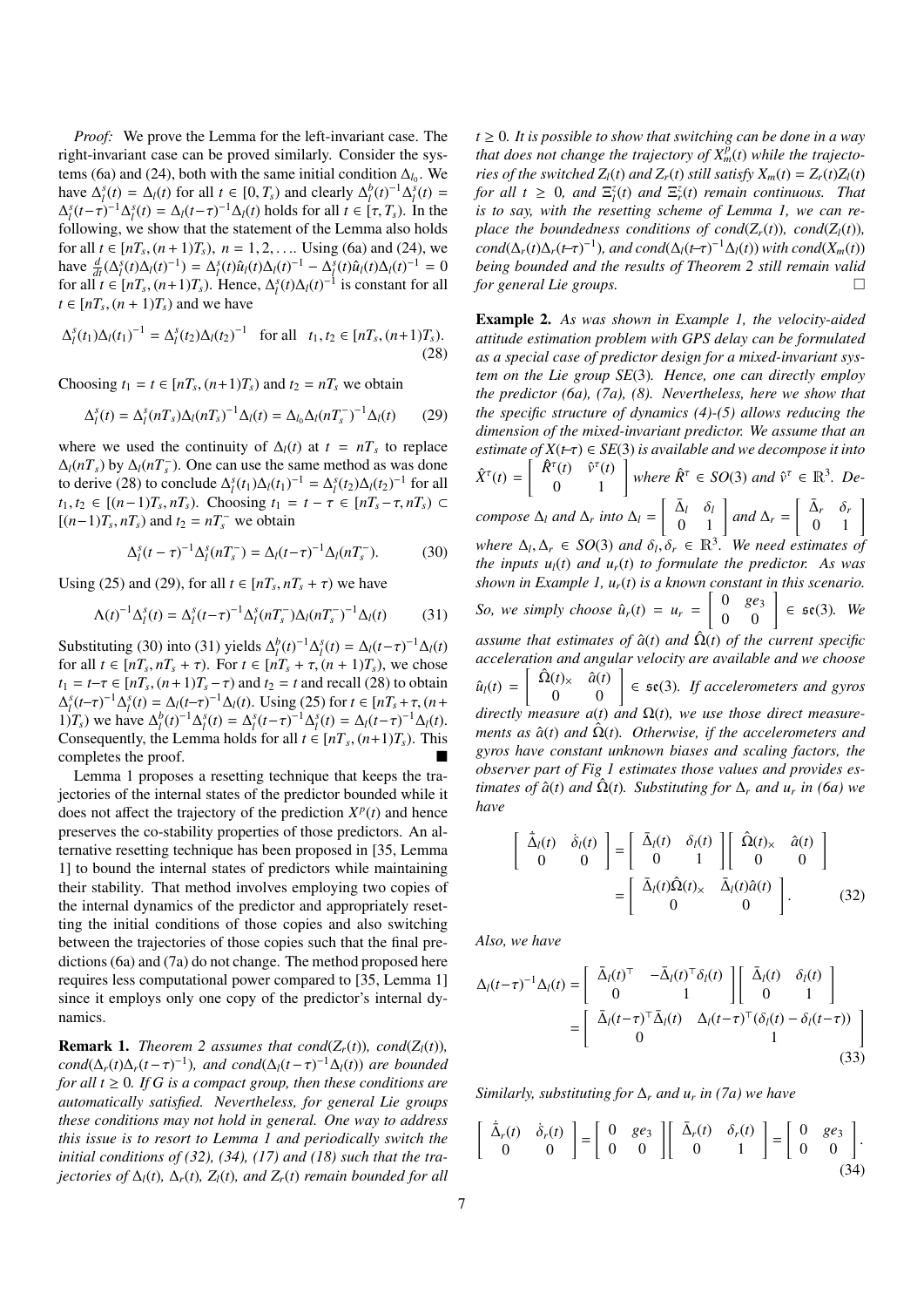*This yields*  $\dot{\Delta}_r(t) = 0$  *and*  $\dot{\delta}_r(t) = ge_3$ *, implying*  $\bar{\Delta}_r(t-\tau) = \bar{\Delta}_r(t)$ <br>*and*  $\delta(t) = \delta(t-\tau) = \tau a e_2$ . *These together yield and*  $\delta_r(t) - \delta_r(t-\tau) = \tau g e_3$ *. These together yield* 

$$
\Delta_r(t)\Delta_r(t-\tau)^{-1} = \begin{bmatrix} \bar{\Delta}_r(t) & \delta_r(t) \\ 0 & 1 \end{bmatrix} \begin{bmatrix} \bar{\Delta}_r(t-\tau)^{\top} & -\bar{\Delta}_r(t-\tau)^{\top}\delta_r(t) \\ 0 & 1 \end{bmatrix}
$$

$$
= \begin{bmatrix} I & \tau g e_3 \\ 0 & 1 \end{bmatrix}.
$$
(35)

*Since the right hand side of (35) is a known constant, we do not actually need to implement the right-invariant part of the predictor (i.e. the dynamics (34)). We can use the known value given by the right hand side of (35) to obtain the prediction (8). This reduces the dimension of the predictor to the same dimension as the actual system. Decomposing*  $X^p$  *into*  $X^p$  = [ *R p v p*  $0 \quad 1$ *and replacing (33) and (35) into (8) and dropping the argument t, we have*

$$
\begin{bmatrix}\nR^p & v^p \\
0 & 1\n\end{bmatrix}\n= \begin{bmatrix}\nI & \tau g e_3 \\
0 & 1\n\end{bmatrix}\n\begin{bmatrix}\n\hat{R}^\tau & \hat{v}^\tau \\
0 & 1\n\end{bmatrix}\n\begin{bmatrix}\n\bar{\Delta}_l (t-\tau)^\top \bar{\Delta}_l & \Delta_l (t-\tau)^\top (\delta_l - \delta_l (t-\tau)) \\
0 & 1\n\end{bmatrix}\n= \begin{bmatrix}\n\hat{R}^\tau \bar{\Delta}_l (t-\tau)^\top \bar{\Delta}_l & \hat{v}^\tau + \tau g e_3 + \hat{R}^\tau \Delta_l (t-\tau)^\top (\delta_l - \delta_l (t-\tau)) \\
0 & 1\n\end{bmatrix}
$$
\n(36)

*Finally, using (32) and (36), we simplify the predictor (6a), (7a), and (8) to*

$$
\dot{\bar{\Delta}}_l(t) = \bar{\Delta}_l(t)\hat{\Omega}(t)_\times, \quad \bar{\Delta}_l(0) = \bar{\Delta}_{l_0} \in SO(3), \quad t \ge 0 \tag{37}
$$

$$
\dot{\delta}_l(t) = \bar{\Delta}_l(t)\hat{a}(t), \quad \delta_l(0) = \delta_{l_0} \in \mathbb{R}^3, \quad t \ge 0
$$
\n(38)

$$
R^{p}(t) = \hat{R}^{\tau}(t)\bar{\Delta}_{l}(t-\tau)^{\top}\bar{\Delta}_{l}(t), \qquad t \geq \tau
$$
\n(39)

$$
v^{p}(t) = \hat{v}^{\tau}(t) + \tau g e_3 + \hat{R}^{\tau}(t) \bar{\Delta}_l (t - \tau)^{\top} (\delta_l(t) - \delta_l(t - \tau)), \quad t \ge \tau.
$$
\n(40)

*Since SO*(3) *is a compact manifold, there is no concern regard-* $\overline{h}$  *ing the boundedness of the internal state*  $\overline{\Delta}_l(t)$ *. However, the state*  $\delta_l(t)$  might grow larger and larger as it lives in  $\mathbb{R}^3$ *. Hence,*<br>we need to employ the resetting technique proposed in Lemma 1. *we need to employ the resetting technique proposed in Lemma 1 to bound the trajectory of*  $\delta_l(t)$ *. If we periodically reset the initial condition of (38) to*  $\delta_{l_0}$  every  $T_s$  seconds (and do not reset (37)) (25) simplifies to adding  $\delta_t = \delta_t(nT^-)$  to the term  $\delta_t(t-\tau)$ (37)), (25) simplifies to adding  $\delta_{l_0} - \delta_l(nT_s^-)$  to the term  $\delta_l(t-\tau)$ <br>in (40) for all  $t \in [nT, nT + \tau)$ ,  $n - 1$ , 2. This resetting *in (40) for all t* ∈  $[nT_s, nT_s + \tau)$ , *n* = 1, 2, ... *... This resetting* scheme ensures the co-stability of the predictor as long as y(t) *scheme ensures the co-stability of the predictor as long as v*(*t*) *is bounded (see Remark 1). The attitude predictor (37) and (39) has exactly the same form as the attitude predictor proposed by the authors in [35, Eq. (6)-(7)], however, the velocity predictor (38) and (40) has an essentially di*ff*erent form compared to [35, Equ. (8)-(9)]. It is easy to verify that the predictor proposed in [35] is an example of predictor (6a)-(6b) when the underlying Lie group is*  $SO(3) \times \mathbb{R}^3$  *and the group multiplication is simply given by*  $(R_1, v_1)(R_2, v_2) = (R_1R_2, v_1 + v_2)$ .

#### 5. Recursive implementation of non-recursive predictors

The predictor design methodologies presented in the previous sections only suit invariant systems on Lie groups. For a general system of the form

$$
\dot{X}(t) = F(X(t), u(t)),\tag{41}
$$

where  $X \in G$  and *u* belongs to an input manifold  $M_u$  and  $F: G \times \mathcal{M}_u \to TG$ ,  $F(X, u) \in T_XG$ , a simple predictor with desirable co-stability properties was presented in [41]. At time *t*, this predictor uses the estimate  $\hat{X}^{\tau}(t)$  as the initial condition of a copy of the system dynamics at time *<sup>t</sup>*−τ. Then it forward integrates the system dynamics from *<sup>t</sup>*−τ to *<sup>t</sup>* using the information of the input  $u(t)$  to obtain a prediction of  $X(t)$ . This procedure is mathematically formulated as follows

$$
\frac{d}{ds}X_t^p(s) = F(X_t^p(s), u(s)), \quad s \in [t-\tau, t], \tag{42a}
$$

$$
X_t^p(t-\tau) = \hat{X}^\tau(t),\tag{42b}
$$

$$
X^p(t) = X_t^p(t). \tag{42c}
$$

where  $X_t^p$  is the internal state of the predictor and  $X^p$  is the prediction of  $X(t)$ . The subscript *t* of  $X_t^p$  emphasizes that the predictor (42) is *non-recursive* in the sense that at each time *t*, the forward integration of dynamics (42a) from  $s = t - \tau$  to  $s = t$ should be completely performed in order to compute the final value  $X_t^p(t)$  and obtain the prediction  $X^p(t)$ . This non-recursive nature of predictor (42) is in fact its major drawback which prevents its application in practical scenarios involving real-time implementations in on-board computers of robots. Despite this drawback, universally asymptotic and exponential co-stability of this predictor has been shown in [41] for systems on  $\mathbb{R}^n$  and this result can be generalized for systems whose states evolve on differentiable manifolds, including Lie groups.

There is an interesting link between the non-recursive predictor (42) and the recursive predictors we proposed in Section 4. When the underlying system (41) is of the form (1), (2), or (3), the following lemma shows that the resulting predictor (42) produces exactly the same prediction trajectory as is produced by the recursive predictors we proposed in this paper. In other words, for the case where the vector field  $F(X, u)$  is left, right, or mixed-invariant, the non-recursive predictor (42) can be *recursively* realized using the method we presented in this paper.

#### Proposition 1. *Consider the predictor (42) for the system (41).*

- *(a) (left resp. right-invariant case) Assume that the system (41) is left-invariant (resp. right-invariant) in the sense that*  $F(X, u) = XF_1^{\mathfrak{g}}(u)$  (resp.  $F(X, u) = F_r^{\mathfrak{g}}(u)X$ ) where  $F^{\mathfrak{g}} \cdot M \rightarrow g$  (resp.  $F^{\mathfrak{g}} \cdot M \rightarrow g$ ) is a known map  $F_i^{\mathfrak{g}}$  $\frac{a}{l}: M_u \to \mathfrak{g}$  (resp.  $F_r^{\mathfrak{g}}: M_u \to \mathfrak{g}$ ) is a known map. *Define*  $u_l := F_l^{\mathfrak{g}}$  $\int_l^{\mathfrak{g}}(u)$  *(resp.*  $u_r := F_r^{\mathfrak{g}}(u)$ *), rewrite the system dynamics as*  $\dot{X}(t) = X(t)u_1(t)$  (resp.  $\dot{X}(t) = u_r(t)X(t)$ ), and *obtain the corresponding predictor (6) (resp. (7)) for this system assuming that*  $\hat{u}_l = u_l$  (*resp.*  $\hat{u}_r = u_r$ *). If both predictors (42) and (6) (resp. (7)) are fed with the same observer trajectories i.e.*  $\hat{X}^{\tau}(t) = \hat{X}^{\tau}_{l}(t)$  (resp.  $\hat{X}^{\tau}(t) = \hat{X}^{\tau}_{r}(t)$ ), then the *prediction*  $X^p(t)$  *of*  $(42c)$  *equals*  $X^p_l(t)$  *of*  $(6b)$  (*resp.*  $X^p_r(t)$ *of* (7b)) for all  $t \geq \tau$ .
- *(b) (mixed-invariant case) Assume that the system (41) is mixed-invariant in the sense that*  $F(X, u) = XF_1^{\mathfrak{g}}(u) + F_2^{\mathfrak{g}}(u)X$  where  $F_1^{\mathfrak{g}} \cdot M \rightarrow$  a are known mans. Define  $F_r^{\mathfrak{g}}(u)X$  where  $F_l^{\mathfrak{g}}, F_r^{\mathfrak{g}} : \mathcal{M}_u \to \mathfrak{g}$  are known maps. Define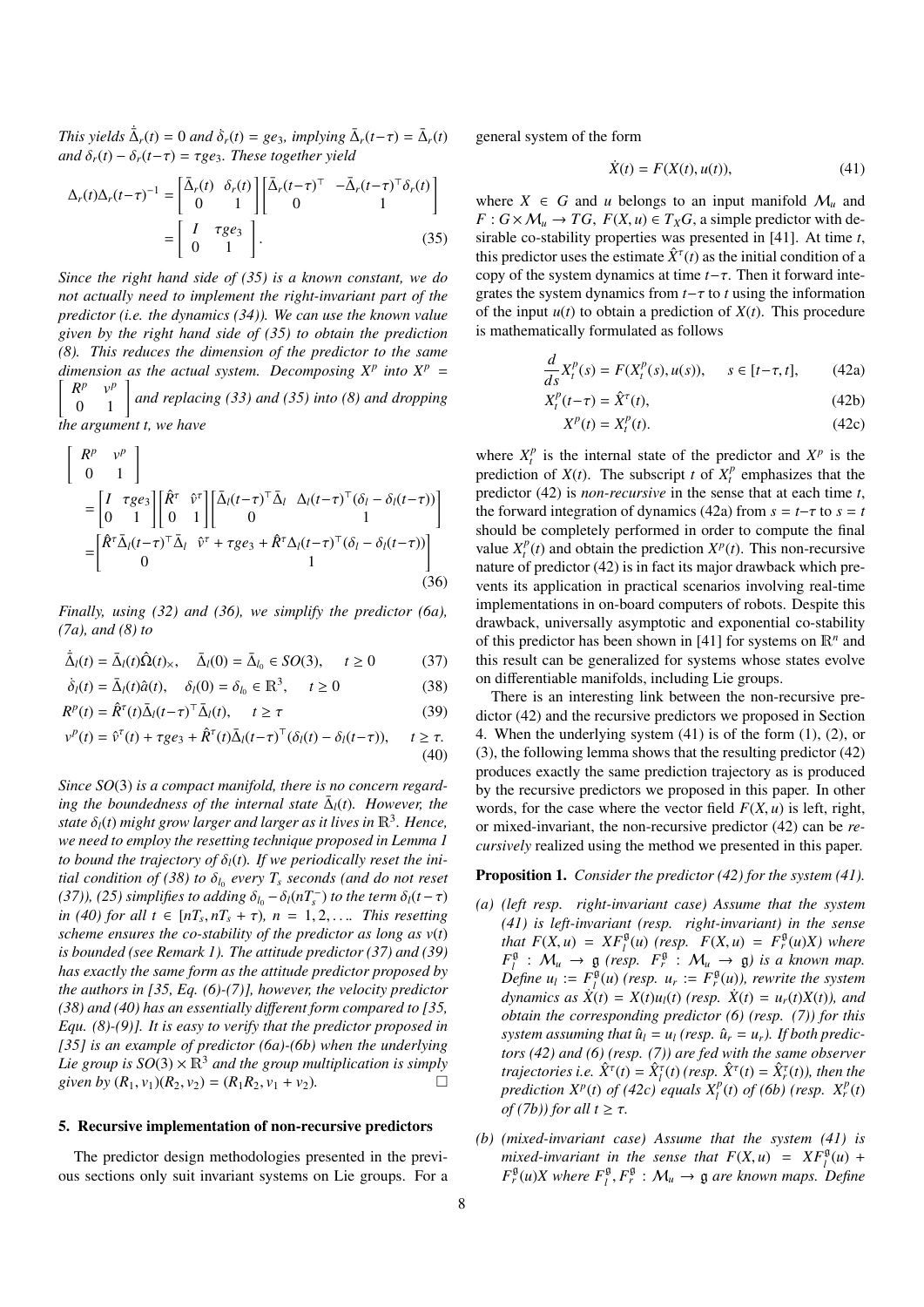$u_l := F_l^{\mathfrak{g}}$  $\int_l^{\mathfrak{g}}(u)$  *and*  $u_r := F_l^{\mathfrak{g}}$ *l* (*u*)*, rewrite the system dynamics* as  $\dot{X}(t) = X(t)u_1(t) + u_r(t)X(t)$ , and obtain the correspond*ing predictor (6a), (7a), and (8) for this system (assuming*  $\hat{u}_l = u_l$  *and*  $\hat{u}_r = u_r$ *). If both predictors are fed with the same observer trajectories (i.e.*  $\hat{X}^{\tau}(t) = \hat{X}^{\tau}_{m}(t)$ ), then the *prediction*  $X^p(t)$  *of* (42*c*) *equals*  $X^p_r(t)$  *of* (8) for all  $t \ge \tau$ .

 $\Box$ 

*Proof:* We prove part (a) for the left-invariant system. Proof for the right-invariant case can be obtained similarly. We suggest that the solution  $X_t^p(s)$ ,  $s \ge t - \tau$  of (42a)-(42b) is given<br>by  $X^p(s) = \hat{X}^{\tau}(t)\Lambda_t(t-\tau)^{-1}\Lambda_t(s)$  where  $\frac{d}{dt}\Lambda_t(s) = \Lambda_t(s)u_t(s)$ . To **b**y  $X_t^p(s) = \hat{X}^\tau(t)\Delta_l(t-\tau)^{-1}\Delta_l(s)$  where  $\frac{d}{ds}\Delta_l(s) = \Delta_l(s)u_l(s)$ . To show this we note that this solution satisfies the initial condishow this, we note that this solution satisfies the initial condition requirement  $X_t^p(s)|_{s=t-\tau} = \hat{X}^\tau(t)\Delta_l(t-\tau)^{-1}\Delta_l(t-\tau) = \hat{X}^\tau(t)$  and<br>the derivative requirement  $\frac{d}{dt}Y^p(s) - \hat{Y}^\tau(t)\Delta_l(t-\tau)^{-1}\frac{d}{dt}\Delta_l(s)$ the derivative requirement  $\frac{d}{dx}X_t^p(s) = \hat{X}^\tau(t)\Delta_l(t-\tau)^{-1}\frac{d}{ds}\Delta_l(s) = \hat{X}^\tau(t)\Delta_l(t-\tau)^{-1}\Delta_l(s)X_t(s) - \frac{V^p(s)}{ds}\Delta_l(s)$  $\hat{X}^{\tau}(t)\Delta_l(t-\tau)^{-1}\Delta_l(s)u_l(s) = X_l^p(s)u_l(s) = F(X_l^p(s), u_l(s))$ . By<br>(42c) we have  $X_l^p(t) - X_l^p(s) = \hat{X}^{\tau}(t)\Delta_l(t-\tau)^{-1}\Delta_l(t)$  which (42c) we have  $X^p(t) = X_i^p(s)|_{s=t} = \hat{X}^\tau(t)\Delta_i(t-\tau)^{-1}\Delta_i(t)$  which is equal to (6b). Proof of part (b) is obtained similarly by is equal to (6b). Proof of part (b) is obtained similarly by verifying that the solution of (42a)-(42b) is given by  $X_t^p(s)$  =  $\Delta_r(s)\Delta_r(t-\tau)^{-1}\hat{X}^{\tau}(t)\Delta_l(t-\tau)^{-1}\Delta_l(s)$  with  $\frac{d}{ds}\Delta_l(s) = \Delta_l(s)u_l(s)$  and  $\frac{d}{ds}\Delta_l(s) = u_s(s)\Delta_l(s)$  and by qualitating this solution at  $s = t$ . *d<sub>s</sub>*  $\Delta$ *r*(*s*) = *u<sub>r</sub>*(*s*) $\Delta$ *r*(*s*) and by evaluating this solution at *s* = *t*. ■

The results of [41] suggest that recursive implementability of the predictor (42) is essentially (up to a change of variable) restricted to the systems of the form  $(1)$ ,  $(2)$ , or  $(3)$ .

## 6. Simulations

A predictor for the velocity-aided attitude estimation problem with GPS delay is proposed by (37)-(40) in Example 2. In this section, we provide extensive simulation studies to evaluate the performance of the predictor (37)-(40) in practical situations where there are inaccuracies such as sensor noises, biases, sampling, etc. According to Fig. 1, the total observer-predictor estimation error (i.e. the difference between  $X^p(t)$  and  $X(t)$ ) is a combination of the pure error due to the observer (i.e. the difference between  $\hat{X}^{\tau}(t)$  and  $X(t - \tau)$ ) and the pure error due<br>to the predictor (i.e., the difference between  $X^{p}(t)$  and  $X(t)$  if to the predictor (i.e. the difference between  $X^p(t)$  and  $X(t)$  if the predictor is fed with  $X(t - \tau)$  instead of  $\hat{X}^{\tau}(t)$ ). We first<br>provide a set of simulations to evaluate the pure predictor erprovide a set of simulations to evaluate the pure predictor error. Then we present realistic simulations using a sophisticated Software-In-The-Loop (SITL) system to demonstrate the total observer-predictor error.

#### *6.1. Pure prediction error:*

Using MATLAB $\mathcal{B}$ , we feed the predictor (37)-(40) with the true  $R(t - \tau)$  and  $v(t - \tau)$  instead of  $\hat{R}^{\tau}(t)$  and  $\hat{v}^{\tau}(t)$ , respectively.<br>We add Gaussian poises with the bigh standard deviation of 2.5 We add Gaussian noises with the high standard deviation of 2.<sup>5</sup>  $(\text{deg/s})$  and 1.5  $(m/s^2)$  to each axis of the gyro and accelerometer respectively. We consider various amounts of delay ranging ter, respectively. We consider various amounts of delay ranging from a small delay of 0.2 (s) to a large delay of 1 (s). We consider a plane that is flying in a circular trajectory with a linear velocity of <sup>22</sup>.<sup>5</sup> (m/s). In order to demonstrate the effects of both low acceleration and high acceleration maneuvers, we perform separate simulations with different values for the radius of the plane's flight trajectory (smaller radius implies higher acceleration maneuvers). For each value of GPS delay and each



Figure 2: Pure attitude and velocity prediction errors. The error bars show two standard deviations. The linear velocity of the plane is 22.5 (m/s).

flight radius, we perform 100 simulations and we average the attitude prediction error<sup>2</sup> and the velocity prediction error<sup>3</sup> during each simulation. Fig. 2 summarizes the results by showing an error bar for the results of each set of 100 simulations. According to Fig. 2, the average error due to the predictor is small even with large delays and even though we considered high gyro and accelerometer noises. The error increases as the amount of delay becomes larger. This is because the predictor relies on the forward integration of noisy gyro and accelerometer data from  $t - \tau$  to *t* and hence the larger this period is, the more noise aggregates in the final prediction. Also, the errors increase when the flight radius decreases (i.e. when the plane performs higher acceleration maneuvers). The attitude prediction error is much less sensitive to this effect than the velocity prediction error.

#### *6.2. Total observer-predictor error:*

Here we aim to provide realistic simulations to demonstrate that the observer-predictor approach is indeed capable of providing good estimates in practical situations. To this end, we use a comprehensive open source SITL system designed mostly by a group of ArduPilot/APM developers and CanberraUAV team [36–39]. This simulator allows building the ArduPilot/APM<sup>4</sup> autopilot code using an ordinary C++ compiler, making a native executable that allows testing the autopilot code without implementing on an actual hardware. The native executable emulates the hardware of the APM board at the register level, so the key low level hardware drivers (such as gyros, accelerometers, GPS, ADC, etc.) all run in the same way that they would run in a real flight. The SITL consists of three main

<sup>&</sup>lt;sup>2</sup>Attitude error between two rotation matrices  $R_1$  and  $R_2$  is computed using the angle of rotation in the angle-axis representation of the error matrix  $R_1 R_2^{\dagger}$ given by  $\frac{180}{\pi}$  arccos(1 – 0.5tr( $I - R_1 R_2^{\top}$ )).<br><sup>3</sup> Error between two velocity vectors is

<sup>&</sup>lt;sup>3</sup> Error between two velocity vectors is simply computed using the Euclidean norm of the difference of two velocity vectors.

<sup>&</sup>lt;sup>4</sup>An open-source autopilot system that is widely used among the UAV enthusiasts community.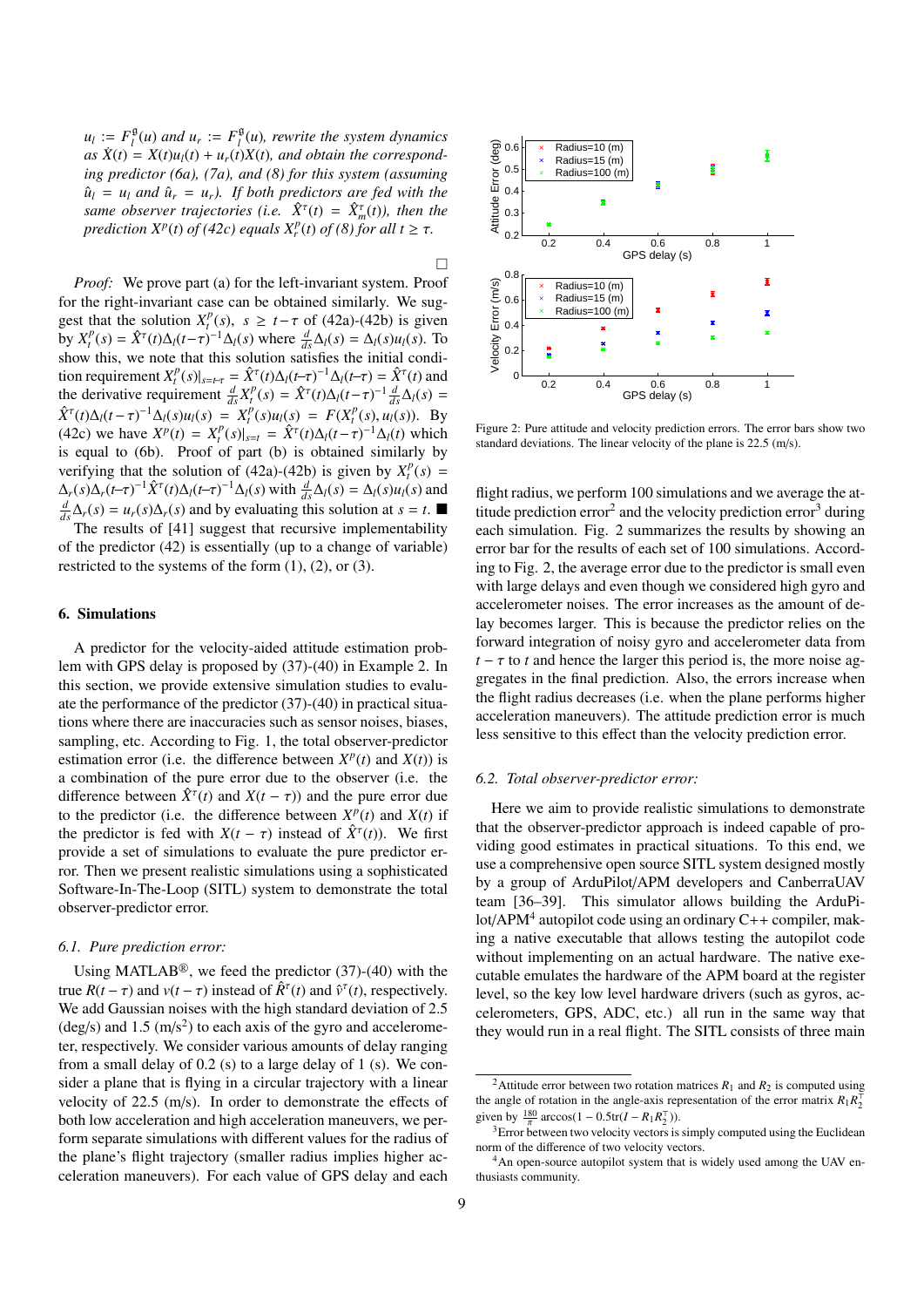modules that interact with each other to simulate the whole system. The first module is JSBSim, an open source flight dynamics model [47] that simulates the trajectory of the vehicle. The second module is the ArduPilot/APM code that emulates the onboard autopilot software of the robot (including the estimation, control, navigation algorithms, etc.). The third module is MAVProxy which is a MAVLink ground station written in python [37].

For navigation purposes, SITL is capable of emulating various sensor measurements including GPS (longitude/latitude/linear velocity vector), accelerometers, gyros, etc. We setup the SITL parameters such that the GPS measurements are delayed. Here, we aim to demonstrate the performance of the observer-predictor approach when ArduPilot's native EKF [40] is used as an observer that takes the delayed measurements and provides the estimates  $\hat{R}^{\tau}(t)$  and  $\hat{v}^{\tau}(t)$  to the predictor (37)- $(40)^5$ . We take the estimates of gyro and accelerometer bias from the observer and use them along with the current gyro and accelerometer measurements to obtain estimates of current inputs  $\hat{\Omega}(t)$  and  $\hat{a}(t)$  fed into the predictor. We setup SITL to use ArduPlane (a fixed wing plane simulator) which tries to follow a desired square path of about 700 (m) by 200 (m) with the desired linear velocity of about 22.5 (m/s). Except for the GPS delay, all other simulation parameters (including the sensor sampling rates, noises, biases, EKF gain matrices, etc.) are set to the SITL's default values which correspond to typical low cost sensor suites. We choose various amounts of GPS delays and for each amount, we perform the simulation 20 times where in each simulation the plane's path is slightly different from other simulations<sup>6</sup>. We average the error trajectory during each flight simulation and then we compute the mean and standard deviation of all 20 flights. Repeating this procedure for various amounts of GPS delay, Fig. 3 summarizes the results by showing an error bar for the results of each set of 20 simulations. This figure shows that the observer-predictor remains stable even for large amounts of delay, which demonstrates the robustness of the proposed approach. A large portion of the total observer-predictor error is due to the observer itself. The average pure error due to the predictor is roughly the difference between the means of the red and the green plots of Fig. 3. This difference increases as the amount of delay increases, which is compatible to the results of Fig.  $2^7$ . Nevertheless, even when large GPS delay is present, the total error is within a very reasonable range for navigation and control using low cost sensor suites. It is worth noting that alternative estimation methods that either do not compensate for the delay or compensate with Lyapunov-Krasovskii terms perform poorly (or even become unstable) with large delays (for instance see [35, Fig. 2] and [48, Fig. 7]) while the proposed observer-predictor ap-



Figure 3: Pure observer error and total observer-predictor error. The eror bars show two standard deviations.

proach remains stable for all amounts of delay, demonstrating the robustness of the proposed approach.

## 7. Conclusion

We consider a state estimation problem for invariant systems on Lie groups where measurements of the outputs of the system are delayed. Given an observer or filter that has desired stability properties when the system outputs are delay-free, we propose an estimation methodology that preserves those stability properties when the system outputs are delayed. The proposed approach relies on combining the observer with a predictor that compensates for the delay. The delayed measurements are fused in the observer to obtain estimates of the delayed state. Those delayed estimates are then fed into the predictor to obtain the prediction of the current state. We employ invariance of the underlying systems together with the Lie group structure of the state space in order to design recursive predictors that are computationally simple and demonstrate strong costability properties ensuring that the observer-predictor combination preserves the stability properties of the observer. Using a sophisticated Software-In-The-Loop simulator, we demonstrate the robustness of the proposed predictors in practical situations even when large sensor delay is present.

#### 8. Acknowledgment

The Authors would like to thank Sean O'Brien, Andrew Tridgell, Paul Riseborough, Evan Slatyer, Benjamin Nizette, Salim Masoumi, Arash Khodaparastsichani, and Juan Adarve for their contributions in developing the simulations with the ArduPilot/APM SITL system.

 ${}^{5}$ For simulation studies of this paper, we omit the delay compensation parts of the ArduPilot's native EKF and turn it into an standard EKF before we combine it with the proposed predictor.

<sup>6</sup>This is because the ArduPilot system implements closed-loop control based on noisy data

 $7$ The pure predictor error of Fig. 3 is larger than Fig. 2 since the observer's estimation error of gyro and accelerometer biases (in addition to the input noise and plane's acceleration) contribute to the prediction error.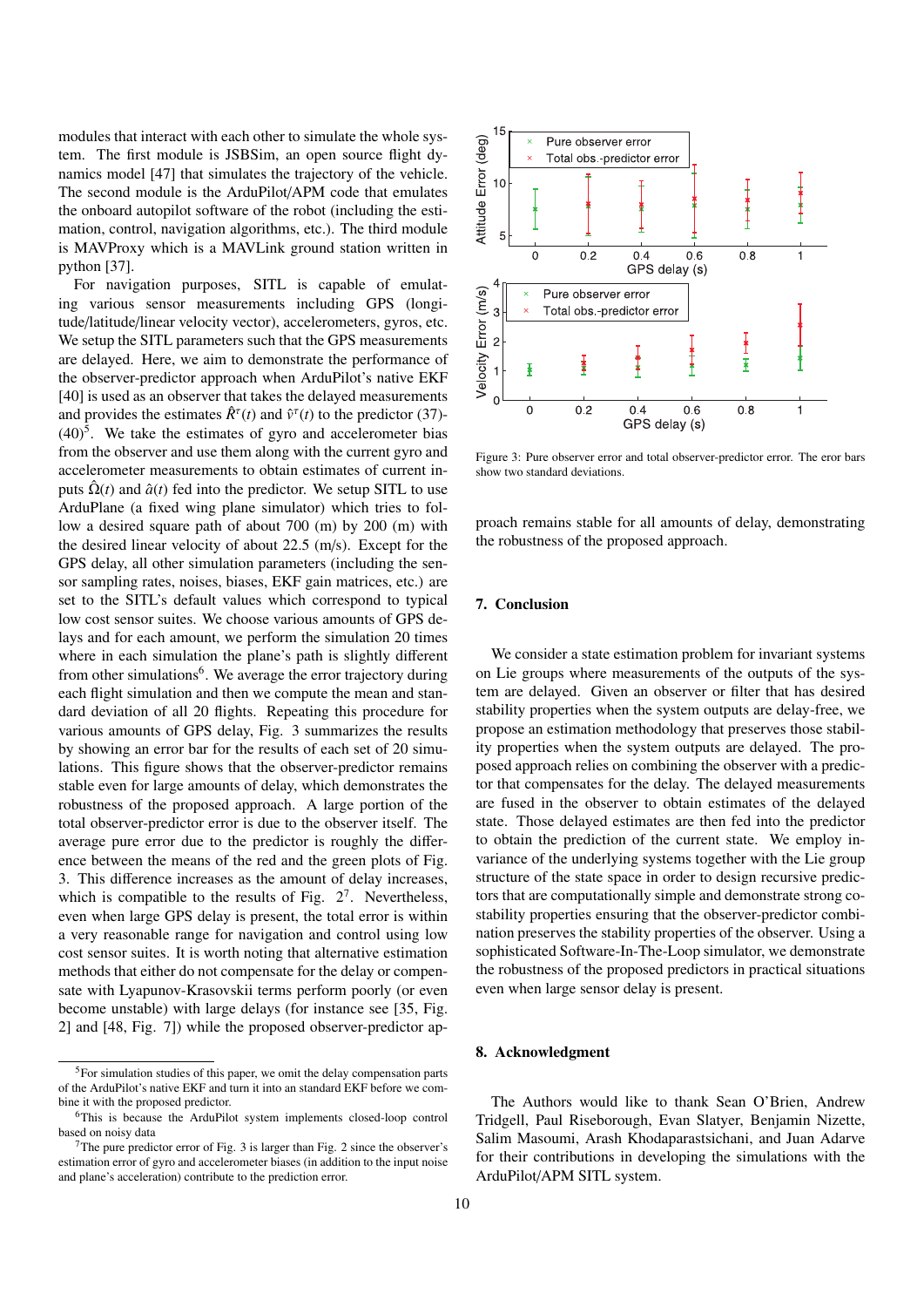## APPENDIX

Lemma 2. *The largest singular value of the adjoint map Ad<sup>X</sup>* : g → g *wrt. the induced Euclidean norm on* g *is bounded by*  $\Box$   $\Box$ 

*Proof:* Embed g into  $\mathbb{R}^{m \times m}$ . Since dim(g)  $\leq m^2$ , the largest singular value of the adjoint map  $Ad_X : g \to g$  is less than or equal to the largest singular value of the map  $Ad_X : \mathbb{R}^{m \times m} \rightarrow$  $\mathbb{R}^{m \times m}$ . We show that the later equals to cond(*X*). Invoking the property  $\text{vec}(XwX^{-1}) = X^{-\top} \otimes X\text{vec}(w)$  where  $\text{vec}(w) \in \mathbb{R}^{m^2}$ is the vectorization of the matrix  $w \in \mathbb{R}^{m \times m}$  and  $\otimes$  denotes the Kronecker product, one can conclude that the matrix representation of  $\text{Ad}_X : \mathbb{R}^{m \times m} \to \mathbb{R}^{m \times m}$  wrt. the standard basis for its domain and co-domain is given by  $[[Ad_X]] = X^{-\top} \otimes X$ . This implies that  $\overline{\sigma}([Ad_X]) = \overline{\sigma}(X^{-\top})\overline{\sigma}(X) = \underline{\sigma}(X)^{-1}\overline{\sigma}(X) = \text{cond}(X)$ .<br>This concludes the proof This concludes the proof.

**Lemma 3.** We have  $d_r(X, Y) \leq \overline{\sigma}(Ad_Z)d_r(Z^{-1}X, Z^{-1}Y)$  for all  $X, Y, Z \in \mathbb{C}$  $X, Y, Z \in G$ .

*Proof:* Define a right-invariant distance between  $X, Y \in G$  as the infimum of the lengths of the curves connecting  $X$  and  $Y$  wrt. the metric the curves connecting  $X$  and  $Y$  wrt.  $\langle ., . \rangle^r$ , such that  $d_r(X, Y) = \inf_{\gamma(0)=X, \gamma}$ γ(0)=*X*, γ(1)=*<sup>Y</sup>*  $\int_0^1 |\dot{\gamma}(s)|_r^{\gamma(s)} ds.$ Using a change of variable  $\bar{\gamma}(s) := Z^{-1}\gamma(s)$  we have  $d_r(X, Y) = \inf_{\bar{\gamma}(0) = Z^{-1}X, \ \bar{\gamma}(1) = Z^{-1}Y}$  $\bar{\gamma}(0)=Z$  $\int_0^1 |Z\dot{\bar{\gamma}}(s)|_r^{Z\bar{\gamma}(s)}ds =$ inf<br>*X*,  $\bar{\gamma}(1)=Z^{-1}Y$  $\bar{\gamma}(0)=Z^{-1}X, \ \bar{\gamma}(1)=Z$  $\int_0^1 ||Z\dot{\bar{\gamma}}(s)\bar{\gamma}(s)^{-1}Z^{-1}||ds$  ≤  $\overline{\sigma}(\text{Ad}_Z)$   $\lim_{\tilde{\gamma}(0)=Z^{-1}X, \ \tilde{\gamma}(1)=Z^{-1}Y}$  $\int_0^1 ||\dot{\bar{\gamma}}(s)\bar{\gamma}(s)^{-1}||ds =$ 

 $\overline{\sigma}(Ad_Z)$  inf<br>  $\overline{\gamma}(0)=Z^{-1}X$ ,  $\overline{\gamma}(1)=Z^{-1}Y$ <br>  $\overline{\gamma}(1) = (Z^{-1}X, Z^{-1}Y)$  $\int_0^1 |\dot{\bar{\gamma}}(s)|_r^{\bar{\gamma}(s)} ds =$  $\overline{\sigma}(\text{Ad}_Z)d_r(Z^{-1}X, Z^{-1}Y).$ 

**Lemma 4.** *Consider the system*  $\dot{\Xi}_l(t) = u_l^b(t)\Xi_l(t)$  *(resp.*  $\dot{\Xi}_r(t) =$  $\Xi_r(t)u_r^b(t)$  with  $\Xi_l(0) = \Xi_0 \in G$  (resp.  $\Xi_r(0) = \Xi_0 \in G$ ) where  $u_l^b(t), u_r^b(t) \in \mathfrak{g}.$ 

- *(I) If*  $u_l^b(t)$  (resp.  $u_r^b(t)$ ) is bounded for all  $t \ge 0$ , then  $d_l(\Xi_r(t-t))$  $(\tau)$ ,  $\Xi_r(t)$ ) (resp.  $d_l(\Xi_r(t-\tau), \Xi_r(t))$ ) is bounded for all  $\tau \geq 0$ *and all*  $t \geq \tau$ *.*
- $(H)$  *If*  $||u_l^b(t)|| \to 0$  (resp.  $||u_r^b(t)|| \to 0$ ), then  $d_r(\Xi_l(t \tau$ ),  $\Xi_l(t)$ )  $\to 0$  *(resp. d<sub>l</sub>*( $\Xi_r(t-\tau)$ ,  $\Xi_r(t)$ )  $\to 0$ *) for all*  $\tau \geq 0$ .
- *(III) If*  $||u_l^b(t)|| \stackrel{exp}{\longrightarrow} 0$  *(resp.*  $||u_r^b(t)|| \stackrel{exp}{\longrightarrow} 0$ *), then*  $d_r(\Xi_l(t \pi$ ,  $\Xi_l(t)$   $\stackrel{exp}{\longrightarrow} 0$  *(resp.*  $d_l(\Xi_r(t-\tau), \Xi_r(t)) \stackrel{exp}{\longrightarrow} 0$ *) for all*  $\tau \geq 0$ 0*.*

 $\Box$ 

*Proof:* We prove the Lemma for the right-invariant system  $\dot{E}_l(t) = u_l^b(t)\dot{E}_l(t)$  and the right-invariant distance  $d_r(.,.)$ . The proof for the left-invariant case can be obtained similarly. The proof for the left-invariant case can be obtained similarly. The length of the curve  $s \mapsto \Xi_l(s)$ ,  $s \in [t - \tau, t]$  connecting  $\Xi_l(t - \tau)$ to  $\Xi_l(t)$  wrt. the metric  $\langle ., . \rangle_r$  is given by  $L_r(\Xi_l(t-\tau), \Xi_l(t)) =$ <br>  $\int_1^t |\Xi_l(s)|_r^{\Xi_l(s)} ds = \int_1^t |u_r^h(s)\Xi_l(s)|_r^{\Xi_l(s)} ds = \int_1^t |u_r^h(s)||ds.$ *t*−τ  $|\dot{\Xi}_l(s)|_r^{\Xi_l(s)}ds = \int_{t_0}^{t_1}$  $\int_{t-\tau}^{t} |u_l^b(s) \Xi_l(s)|_r^{\Xi_l(s)} ds = \int_{t-\tau}^{t}$  $\int_{t-\tau}^{t} ||u_l^b(s)||ds.$ 

If  $u_l^b(t)$  is bounded, there exists a constant  $c_u$  such that  $||u_t^b(t)|| \le c_u$  for all  $t \ge 0$ . Hence  $L_l(\Xi_l(t-\tau), \Xi_l(t)) \le \tau c_u$  and consequently  $d(\Xi_l(t-\tau), \Xi_l(t))$  is bounded by  $d(\Xi_l(t-\tau), \Xi_l(t)) \le$ consequently  $d_r(\Xi_l(t-\tau), \Xi_l(t))$  is bounded by  $d_r(\Xi_l(t-\tau), \Xi_l(t)) \le$  $L_r(\Xi_l(t-\tau), \Xi_l(t)) \leq \tau c_u$ . This proves part (I).

If  $||u_t^b(t)|| \to 0$ , then for all  $\epsilon_u > 0$  there exist a  $T_u$  such that for  $t > T$ , we have  $||u_t^b(t)|| \leq \epsilon$  and hence  $I_r(\mathbb{E}t(t-\tau), \mathbb{E}t(t)) \leq$ all  $t \geq T_u$  we have  $||u_t^b(t)|| < \epsilon_u$  and hence,  $L_r(\Xi_l(t-\tau), \Xi_l(t)) < \tau \in$ <br>Hence we have  $d(\Xi_l(t-\tau), \Xi_l(t)) < I(\Xi_l(t-\tau), \Xi_l(t)) < \tau \in$  $\tau \epsilon_u$ . Hence, we have  $\dot{d}_r(\Xi_l(t-\tau), \Xi_l(t)) \leq L_r(\Xi_l(t-\tau), \Xi_l(t)) < \tau \epsilon_u$ for all  $t \geq T_u$ . Consequently,  $d_r(\Xi_l(t-\tau), \Xi_l(t)) \to 0$ . This proves part (II).

If  $||u_l^b(t)|| \xrightarrow{\exp} 0$ , then there exist positive constants *c* and  $\alpha >$ <br>such that  $||u_l^b(t)|| \leq c \exp(-\alpha t)$  for all  $t > 0$ . We have *I* (Fitt-0 such that  $||u_t^b(t)|| \leq c \exp(-\alpha t)$  for all  $t > 0$ . We have  $L_r(\Xi_t(t-\alpha))$  $\tau(t) = \int_{t-\tau}^{t} ||u_l^b(s)||ds \leq \int_{t-\tau}^{t} c \exp(-\alpha s)ds = \frac{c}{\alpha}(\exp(\alpha \tau) - \exp(-\alpha s))ds$  $\frac{f(t, \xi)}{t} = \int_{t-\tau}^t |a_t|^2 \sin(\omega t) \leq \int_{t-\tau}^t \exp(-\alpha t) \cdot \frac{f(t, \xi)}{t} = \int_{t-\tau}^t \exp(-\alpha t) \cdot \frac{f(t, \xi)}{t} = 0.$ <br>This proves part (III) This proves part (III).

# References

- [1] V. Jurdjevic, Geometric control theory, Cambridge university press, 1997.
- [2] F. Bullo, Geometric control of mechanical systems, Vol. 49, Springer, 2005.
- [3] F. L. Markley, J. L. Crassidis, Fundamentals of Spacecraft Attitude Determination and Control, Springer, 2014.
- [4] R. Mahony, T. Hamel, J.M. Pflimlin, Nonlinear complementary filters on the special orthogonal group, IEEE Trans. Autom. Control 53 (5) (2008) 1203–1218.
- [5] H. F. Grip, T. I. Fossen, T. A. Johansen, A. Saberi, Globally exponentially stable attitude and gyro bias estimation with application to GNSS/INS integration, Automatica 51 (2015) 158–166.
- [6] J. Vasconcelos, C. Silvestre, P. Oliveira, A nonlinear observer for rigid body attitude estimation using vector observations, in: Proc. IFAC World Congr., Korea, 2008.
- [7] S. Bonnabel, P. Martin, P. Rouchon, Symmetry-preserving observers, IEEE Trans. Autom. Control 53 (11) (2008) 2514–2526.
- [8] A. Roberts, A. Tayebi, On the attitude estimation of accelerating rigidbodies using GPS and IMU measurements, in: IEEE Conf. Decision and Control and European Control Conf. (CDC-ECC), 2011, pp. 8088–8093.
- [9] M. Izadi, A. K. Sanyal, Rigid body attitude estimation based on the Lagrange–d'Alembert principle, Automatica 50 (10) (2014) 2570–2577.
- [10] A. K. Sanyal, T. Lee, M. Leok, N. H. McClamroch, Global optimal attitude estimation using uncertainty ellipsoids, Systems & Control Letters 57 (3) (2008) 236–245.
- [11] M. Zamani, J. Trumpf, R. Mahony, Minimum-energy filtering for attitude estimation, IEEE Trans. Autom. Control 58 (2013) 2917–2921.
- [12] J. Vasconcelos, R. Cunha, C. Silvestre, P. Oliveira, A nonlinear position and attitude observer on SE(3) using landmark measurements, Systems & Control Letters 59 (3) (2010) 155–166.
- [13] M.-D. Hua, M. Zamani, J. Trumpf, R. Mahony, T. Hamel, Observer design on the special euclidean group SE(3), in: Proc. IEEE Conf. on Decision and Control and the European Control Conf., 2011, pp. 8169–8175.
- [14] H. Rehbinder, B. K. Ghosh, Pose estimation using line-based dynamic vision and inertial sensors, IEEE Trans. Automatic Control 48 (2) (2003) 186–199.
- [15] S. S. Rodrigues, N. Crasta, A. P. Aguiar, F. S. Leite, State estimation for systems on SE(3) with implicit outputs: An application to visual servoing, in: Proceedings of NOLCOS, 2010.
- [16] T. Hamel, R. Mahony, J. Trumpf, P. Morin, M.-D. Hua, Homography estimation on the special linear group based on direct point correspondence, in: IEEE Conf. Decision and Control and European Control Conf. (CDC-ECC), 2011, 2011, pp. 7902–7908.
- [17] N. E. Leonard, P. S. Krishnaprasad, Motion control of drift-free, leftinvariant systems on Lie groups, IEEE Trans. Autom. Control 40 (9) (1995) 1539–1554.
- [18] C. Lageman, J. Trumpf, R. Mahony, Gradient-like observers for invariant dynamics on a Lie group, IEEE Trans. Autom. Control 55 (2) (2010) 367– 377.